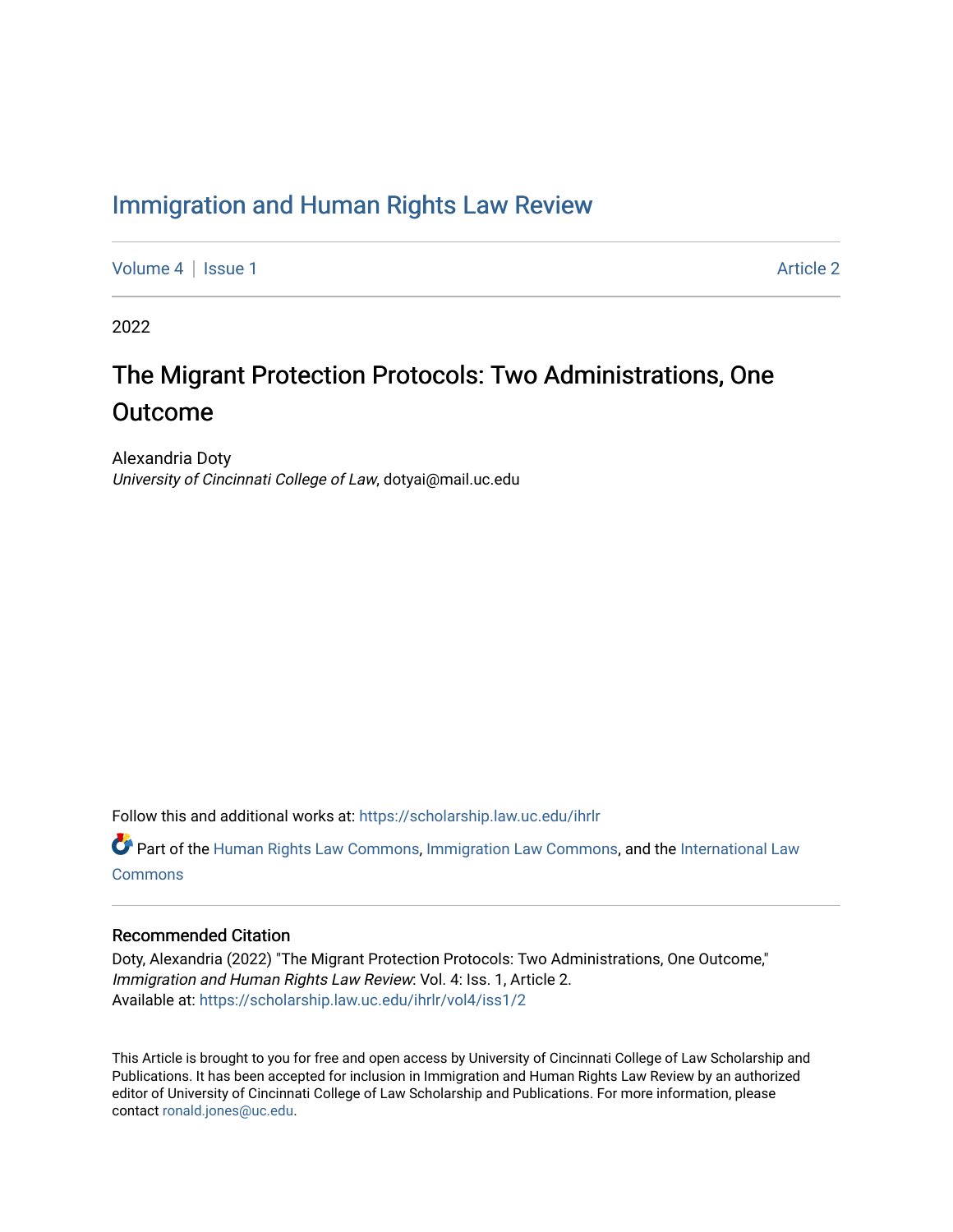# **The Migrant Protection Protocols: Two Administrations, One Outcome**

The Trump Administration first launched the Migrant Protection Protocols– colloquially known as the "Stay in Mexico" or "Remain in Mexico" policy – in December of 2018 in response to a perceived "humanitarian and security crisis at our southern border."<sup>1</sup> The policy, referred to as an "executive branch" initiative," was implemented to reduce the flow of immigrants into the United States. $<sup>2</sup>$  Since their introduction, the Migrant Protection</sup> Protocols ("MPP") has caused nothing but confusion to onlookers and an insurmountable setback to immigrants and refugees from Central and South America. When the Biden Administration transitioned into office, many Americans expected Biden to quickly address immigration. Two years into the new administration there have not been any major policy changes, and the efforts to repeal MPP have been blocked by the courts. The attempted changes to MPP have not substantively increased protections available to immigrants but have instead shifted how immigrants can seek asylum upon arrival at the Southern border.

To examine the impact that MPP has had on immigrants since its implementation, the policy must be examined in the context of immigration law at large. Implementing MPP did not require new legislation because it is simply an implementation of immigration policies already established within the United States. The Trump Administration took a previously unheard-of approach

<sup>1</sup> Department of Homeland Security, *Secretary Nielsen Announces Historic Action to Confront Illegal Immigration*, DEPARTMENT OF HOMELAND SECURITY ARCHIVED CONTENT (Dec. 20, 2018),

https://www.dhs.gov/news/2018/12/20/secretary-nielsen-announces-historic-acti on-confront-illegal-immigration; Calvin Woodward & Colleen Long, *AP Fact Check: Trump and the Disputed Border Crisis*, AP NEWS (Jan. 9, 2019), https://apnews.com/article/immigration-north-america-donald-trump-ap-top-new s-border-security-3bf581a53684440b92121bb1b8ae43a9.

<sup>2</sup> Oral Argument at (00:58), *Innovation Law Lab v. McAleenan,* No. 19-15716 (9th Cir. May 7, 2019. https://www.youtube.com/watch?v=hTCCAkGaTEI.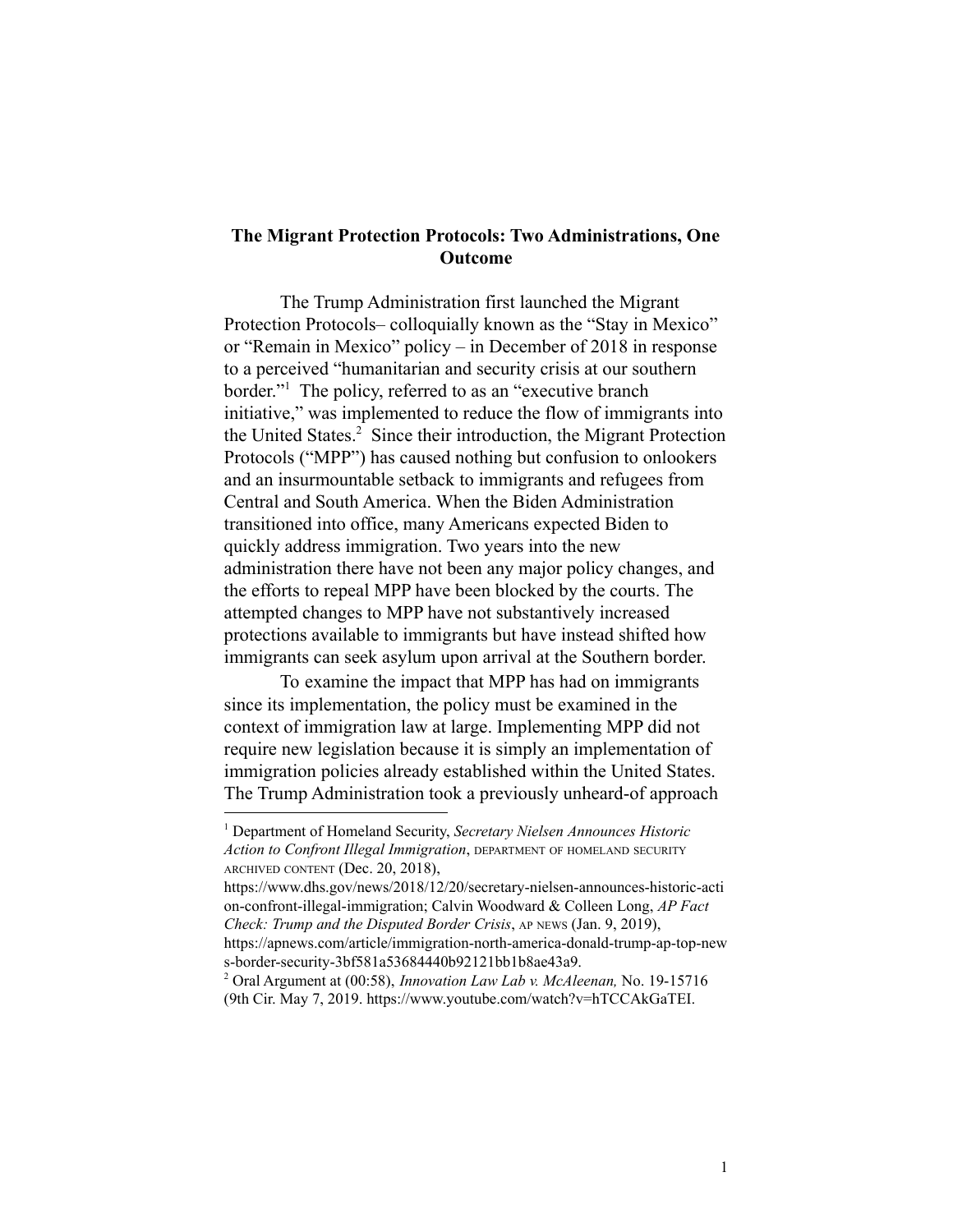to interpret long-standing immigration statutes to disrupt immigration along the border. The Biden Administration continued to utilize Trump-era immigration policy beginning in January of 2021. Under both administrations, the United States Department of Homeland Security ("DHS") has utilized MPP to prevent asylum seekers from entering the United States before being granted asylum. The ways in which the two administrations approached the problem differed, but the impact on asylum seekers did not change.

A thorough introduction to MPP and broader American immigration law will be followed by an analysis of the last two years of immigration policy. The Trump and Biden administrations have both implemented MPP, and their strategies will each be examined. Ultimately the real-world impacts felt by immigrants will be discussed in light of the pandemic and recent court orders that continue to change the legal landscape along the southern **border** 

#### **I. What are the Migrant Protection Protocols (MPP)?**

In order to understand the impact of MPP, it is important to understand what exactly MPP entails. Created as a reaction to the "humanitarian and security crisis at [the United States/Mexico] border", MPP was a set of protocols created by the Trump Administration to slow immigration in the United States by restricting entry to asylum seekers who turned themselves in at the southern border.<sup>3</sup> Among other directives, MPP gives DHS the power to return asylum seekers to Mexico while their asylum applications are being processed. MPP did not face congressional or judicial review before its implementation.<sup>4</sup>

MPP is not a traditional law as it was not passed through the House or Senate. Regardless, proponents claim it is backed by statutory authority. Those in opposition to MPP assert that the

<sup>3</sup> Woodward & Long, *supra* note 2.

<sup>4</sup> The Trump Administration announced and implemented MPP without *any* review, which those who oppose MPP allege is a violation of the Administrative Procedures Act, an act which requires "notice and opportunity for comment prior to the promulgation of a rule."; 5 U.S.C. § 553(b), (c).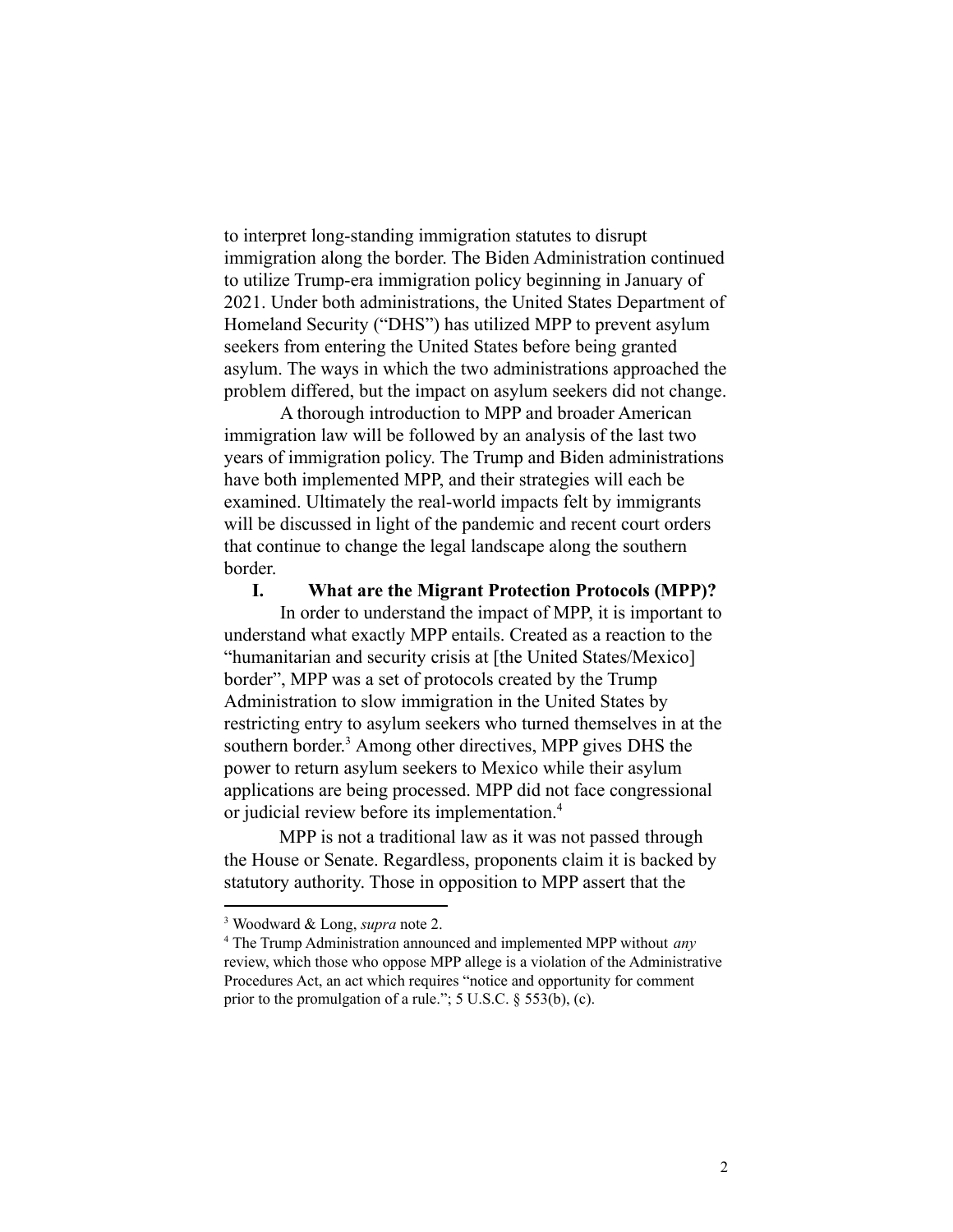executive branch is overstepping its boundaries by introducing such substantial changes to immigration policy without legislative approval. $<sup>5</sup>$  The judicial branch has weighed in on MPP, and while</sup> they did not discuss the process that brought it to fruition, the Supreme Court of the United States ("SCOTUS") has required the enforcement of the policy. 6

No matter how fleshed out a policy is, it is useless if it is not legally enforceable. Secretary McAleenan asserts 8 C.F.R. §  $235(b)(2)(C)$  of the Immigration and Nationality Act ("INA"), as amended by Illegal Immigration Reform and Immigrant Responsibility Act ("IIRIRA") and codified in 8 U.S.C., gives DHS the authority to implement MPP.<sup>7</sup> Congress passed IIRIRA in 1996 as a comprehensive update to the INA and included additional language on removal proceedings for asylum seekers. With anti-Latinx sentiments from its conception, it is unsurprising to some that sections of IIRIRA were used to expedite removal proceedings. Per § 235 of IIRIRA, immigrants who are facing expedited removal proceedings may be returned if they are "third-party nationals arriving in the United States by land from Mexico" during their removal proceedings.<sup>8</sup>

Further, support for the legality of MPP comes from immigration jurisprudence. The Northern District of California

<sup>5</sup> Uriel J. García, *Texas judge's order to revive "remain in Mexico" policy misinterprets immigration law, migrant advocates say*, The Texas Tribune ( Aug. 16, 2021).

https://www.texastribune.org/2021/08/16/migrant-protection-protocols-judge-rul ing/.

<sup>6</sup> *Texas v. Biden*, No. 2:21-CV-067-Z, 2021 U.S. Dist. LEXIS 152438 (N.D. Tex. Aug. 13, 2021).

<sup>7</sup> Kevin K. McAleenan, *Implementation of the Migrant Protection Protocols*, DEPARTMENT OF HOMELAND SECURITY (Jan 28, 2019),

https://www.cbp.gov/sites/default/files/assets/documents/2019-Jan/Implementati on%20of%20the%20Migrant%20Protection%20Protocols.pdf; Inadmissible [undocumented immigrants] and expedited removal, 8 C.F.R. § 235 (2017).

<sup>8</sup> McAleenan, *supra* note 7; 8 C.F.R. § 235 .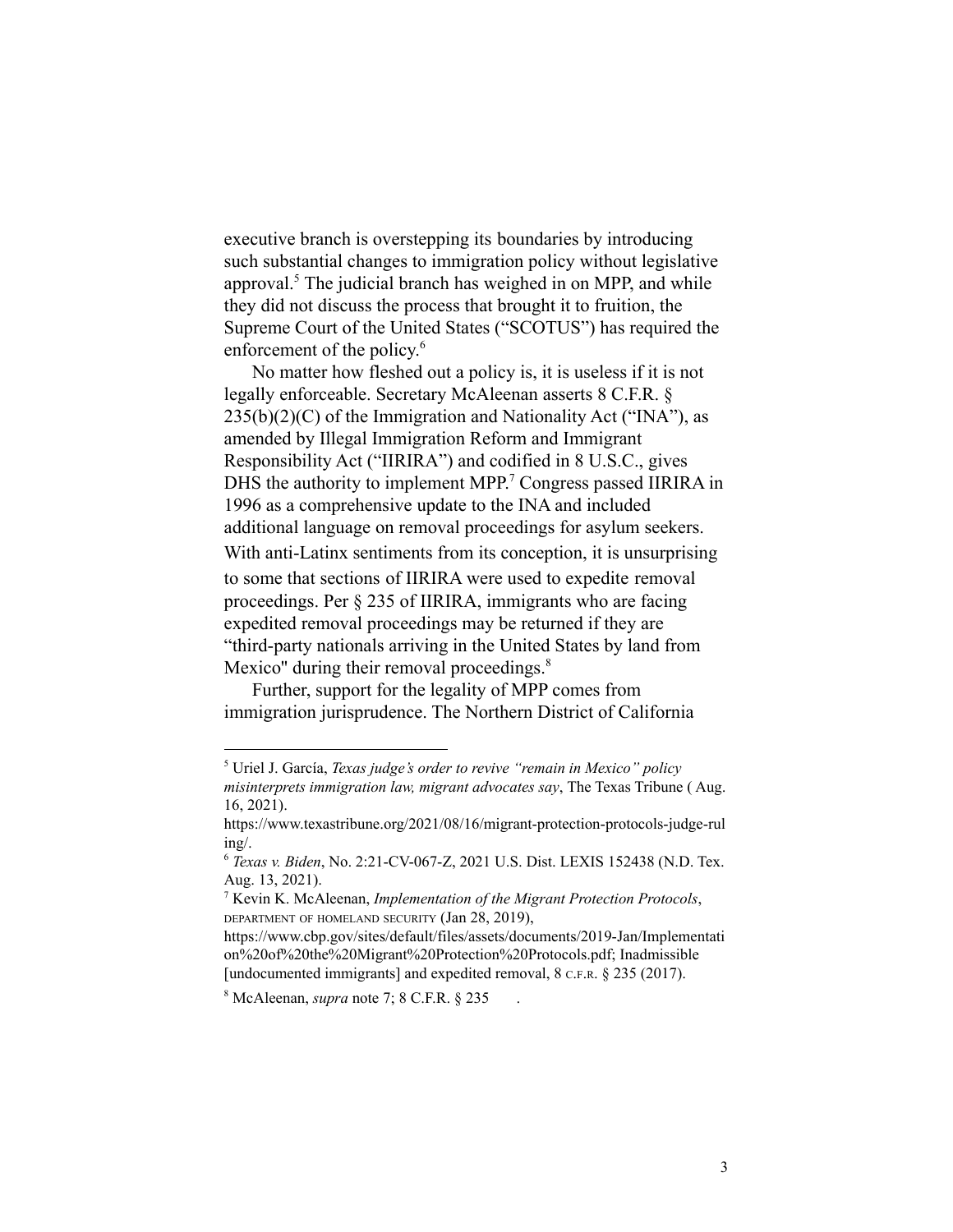further attests that  $8 \text{ U.S.C. } 1225 \text{ \& } (b)(2)(C)$  includes language giving the Attorney General the ability to "return the [immigrant arriving on land from a foreign territory contiguous to the United States] to that territory pending a proceeding."<sup>9</sup> Only immigrants who are "not clearly and beyond a doubt entitled to be admitted," such as asylum seekers, are subject to this form of a removal process.<sup>10</sup>

To better understand MPP it is necessary to look at immigration policy as it applies to asylum seekers. Under IIRIRA, immigrants arriving to the United States fall into two categories – immigrants as described in 8 U.S.C. § 1225(b)(1) or immigrants who fall into the parameters of 8 U.S.C.  $\S$  1225(b)(2).<sup>11</sup> Section 1225(b)(1) includes only immigrants who are determined inadmissible by immigration officers because of either fraud, misrepresentation, or lack of proper documentation.<sup>12</sup> For the purpose of MPP, an asylum seeker who arrives at the border without both proper identification and visa paperwork will be classified as a  $\S$  1225(b)(1) immigrant. Section 1225 (b)(2) simply covers all other immigrants who are not subject to  $\S 1225(b)(1)$ .<sup>13</sup>

As the name of the code implies, IIRIRA applies to immigrants who are coming to the United States with no legal status. Many of whom are coming to the United States to seek asylum.<sup>14</sup> All

<sup>9</sup> 8 U.S.C. § 1225; *Innovation Law Lab v. McAleenan*, No. 19-15716 at 5 (9th Cir.)

<sup>10</sup> *Innovation Law Lab v. McAleenan*, No. 19-15716 at 5.

<sup>&</sup>lt;sup>11</sup> Innovation Law Lab, et al. v. McAleenan et al., *appeal docketed*, No. 19-15716 (9th Cir. May 7, 2019).

<sup>13</sup> *Innovation Law Lab v. McAleenan*, No. 19-15716, at 4; 8 U.S.C. § 1225. <sup>12</sup> *Innovation Law Lab v. McAleenan*, No. 19-15716, at 3; 8 U.S.C. § 1225.

<sup>&</sup>lt;sup>14</sup>8 U.S.C. § 1158 (2008); 8 U.S.C. § 1101(a)(42) (2008). Broadly speaking an asylum seeker is a refugee who is seeking safety in the United States because they fear that they will be persecuted because of their race, religion, nationality, membership in a particular social group, or political opinion in their home country. (8 U.S.C. § 1158). A refugee is a person who is outside of their home country and is unable to safely return.  $(8 \text{ U.S.C. } \S 1101(a)(42))$ . Asylum seekers as discussed in this essay are refugees from Central and South America who are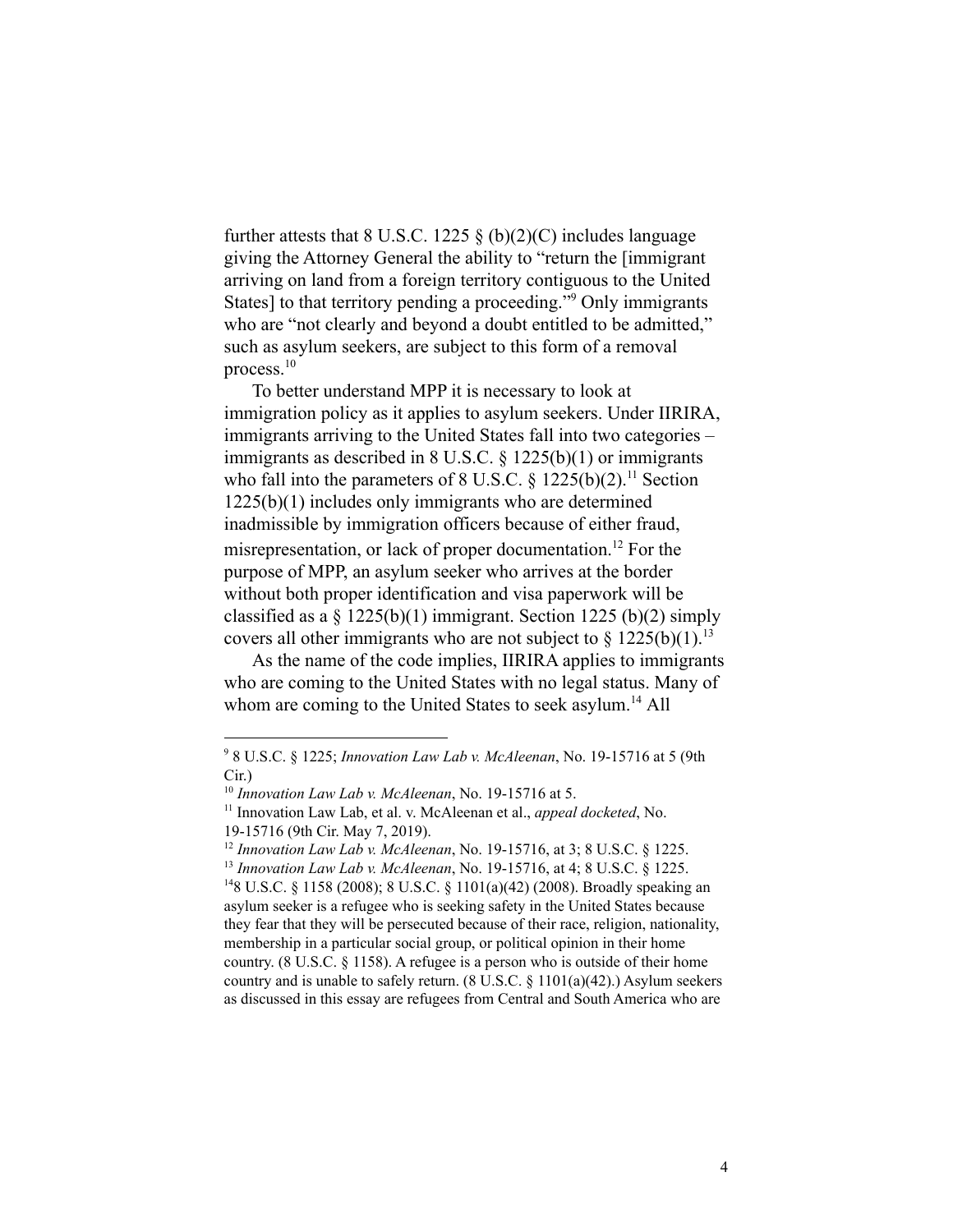immigrants who are processed under IIRIRA and processed for removal proceedings are removed under 8 U.S.C. § 1229.<sup>15</sup> Immigrants who fall into this category can seek "defensive asylum."<sup>16</sup> If an immigrant were to have legal status – meaning they do not face immediate removal from the United States – they can apply for "affirmative asylum" instead.<sup>17</sup> The outcome for defensive and affirmative asylum seekers is the same, but the process that they go through is very different. 8 U.S.C. § 1229 includes all defensive asylum seekers.

MPP specifically targets asylum seekers along the southern border of the United States, nearly all of whom are immigrants seeking defensive asylum, meaning their claim to asylum is their defense against removal from the United States.<sup>18</sup> Asylum as a defense is allowed under 8 U.S.C. § 1229 for those who "were apprehended in the United States or at a U.S. Port of Entry ("POE") without proper legal documents."<sup>19</sup> Secretary Neilson "introduced [MPP] as an alternative" response to an increase of immigrants "who lack visas or other valid entry documents"

fleeing violence and persecution in their home countries. The persecution that an asylum seeker fears does not have to be persecution by the government (8 U.S.C. § 1101). "Particular social groups" includes being a member of the LGBTQIA+ community.;

<sup>&</sup>lt;sup>15</sup> Illegal Immigration Reform and Immigration Responsibility Act (IIRIRA), 8 U.S.C. § 101 - § 671 (1996); *Innovation Law Lab v. McAleenan*, No. 19-15716, at 4.

<sup>16</sup> U.S. Citizenship and Immigration Services, *Obtaining Asylum in the United States* (Sep. 16, 2021),

https://www.uscis.gov/humanitarian/refugees-and-asylum/asylum/obtaining-asyl um-in-the-united-states.

 $^{17}$  *Id.* 

<sup>18</sup> Department of Homeland Security, *Migrant Protection Protocols*, DEPARTMENT OF HOMELAND SECURITY ARCHIVED CONTENT,

 $^{19}$  *Id.* https://www.dhs.gov/news/2019/01/24/migrant-protection-protocols.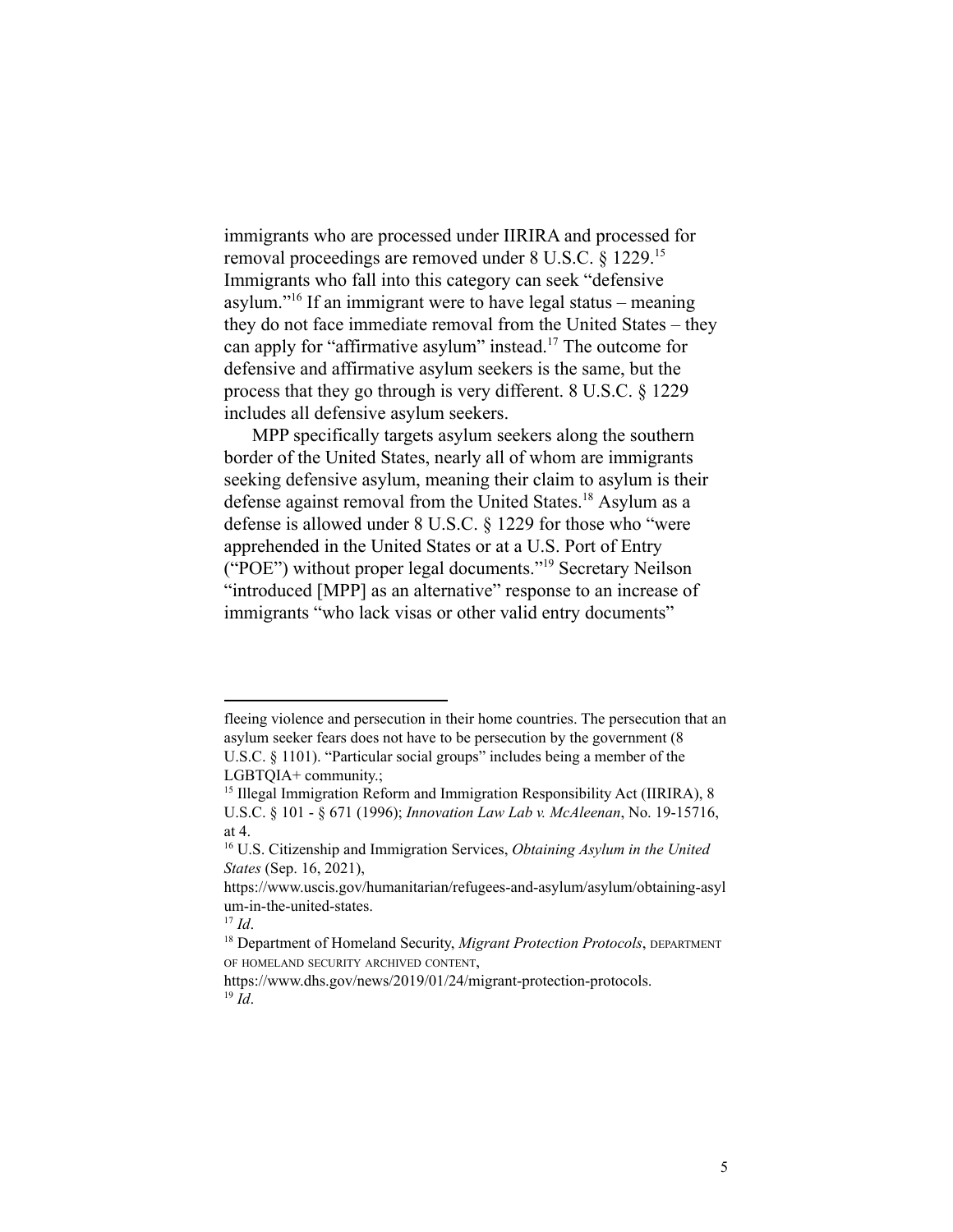arriving at the southern border.<sup>20</sup> Only immigrants seeking defensive asylum are subject to MPP.<sup>21</sup>

Previous to the implementation of MPP, once an immigrant was determined to be subject to removal under 8 U.S.C. §1225 (a) or (b), they were placed into removal proceedings under 8 U.S.C.  $\frac{1229}{(a)}$  or (b).<sup>22</sup> Asylum seekers subject to 8 U.S.C.  $\frac{1229}{(b)}$ removal proceedings were either processed for expedited removal, or, if the immigrant was found to have "credible fear"<sup>23</sup> of persecution, they would be detained or paroled until their hearing in front of an immigration judge.<sup>24</sup> Section 1229(b) is the statute for expedited removal, or immigrants determined to likely not have an asylum claim, and §1229(a) is the statute for standard removal proceedings, or for immigrants who are found to have credible fear.<sup>25</sup> Both processes of expedited and standard removal are still in use under MPP, asylum seekers themselves are just in a different physical location during the process. Expedited removal proceedings under § 1229(b) greatly limit the rights an immigrant

<sup>20</sup> Harrington, Ben, *Asylum Processing at the Border: Legal Basics,* CONGRESSIONAL RESEARCH SERVICE (Mar. 19, 2021),

https://crsreports.congress.gov/product/pdf/LSB/LSB10582.

<sup>21</sup> Megan Proudfoot, *Explainer: The Migrant Protection Protocols,* NATIONAL IMMIGRATION FORUM, (Aug. 25, 2021),

https://immigrationforum.org/article/explainer-the-migrant-protection-protocols/ ; Fact Sheet: U.S. Asylum Process, NATIONAL IMMIGRATION FORUM (Jan 10, 2019), https://immigrationforum.org/article/fact-sheet-u-s-asylum-process/.

<sup>&</sup>lt;sup>22</sup> Immigration and Nationality Act (INA), 8 U.S.C. § 12 (2021).

<sup>23</sup> (*Questions and Answers: Credible Fear Screening,* <sup>U</sup>.S. CITIZENSHIP AND IMMIGRATION SERVICES (Jul. 15, 2015),

https://www.uscis.gov/humanitarian/refugees-and-asylum/asylum/questions-and -answers-credible-fear-screening.) DHS defines credible fear as "a "significant possibility" that you can establish in a hearing before an Immigration Judge that you have been persecuted or have a well-founded fear of persecution on account of your race, religion, nationality, membership in a particular social group, or political opinion if returned to your country."

<sup>24</sup>Fact Sheet: U.S. Asylum Process, *supra* note 21; *Questions and Answers: Credible Fear Screening, supra* note 23.

<sup>25</sup> INA 8 U.S.C. § 12; 8 U.S.C. § 1229.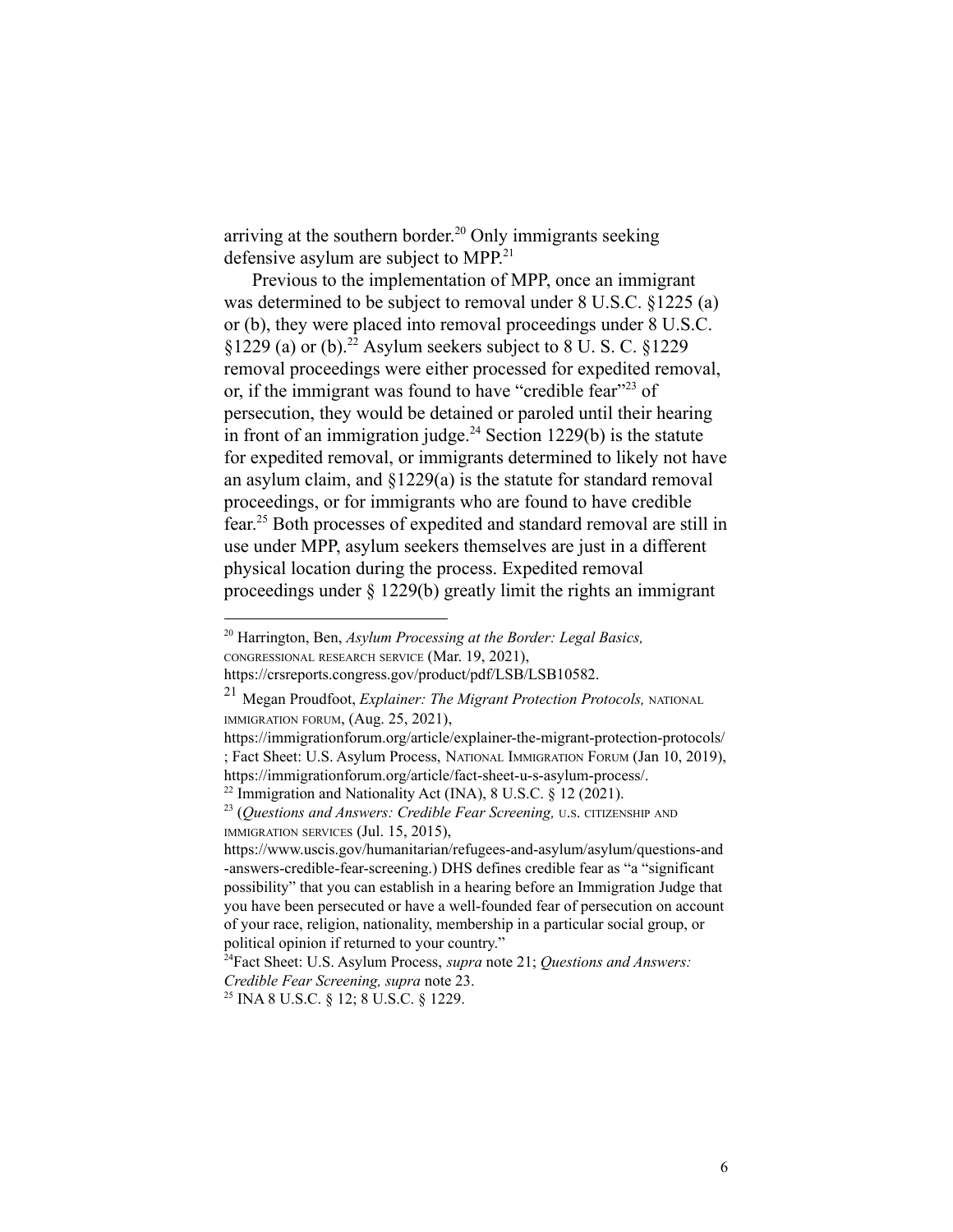has; their case is heard by a DHS official rather than a judge, they do not have the right to a lawyer, and there is no right to an appeal of the decision.<sup>26</sup>



MPP refers to the process of apprehending asylum seekers at the border, processing them and classifying them as 1225(a) immigrants, placing them into 1229(a) expedited removal proceedings, and returning them to Mexico to wait for their removal hearing in front of an Enforcement and Removal Operations (ERO) official. For a visual of this explanation, see below. 27

# **II. Timeline of MPP**

<sup>26</sup> Shouse California Law Group, *"Expedited Removal" And Deportation Under U.S. Immigration Law*, SHOUSE LAW GROUP,

https://www.shouselaw.com/ca/immigration/deportation-defense/expedited-remo val/.

<sup>27</sup> Harrington, Ben, *Asylum Processing at the Border: Legal Basics,* CONGRESSIONAL RESEARCH SERVICE (Mar. 19, 2021), https://crsreports.congress.gov/product/pdf/LSB/LSB10582.)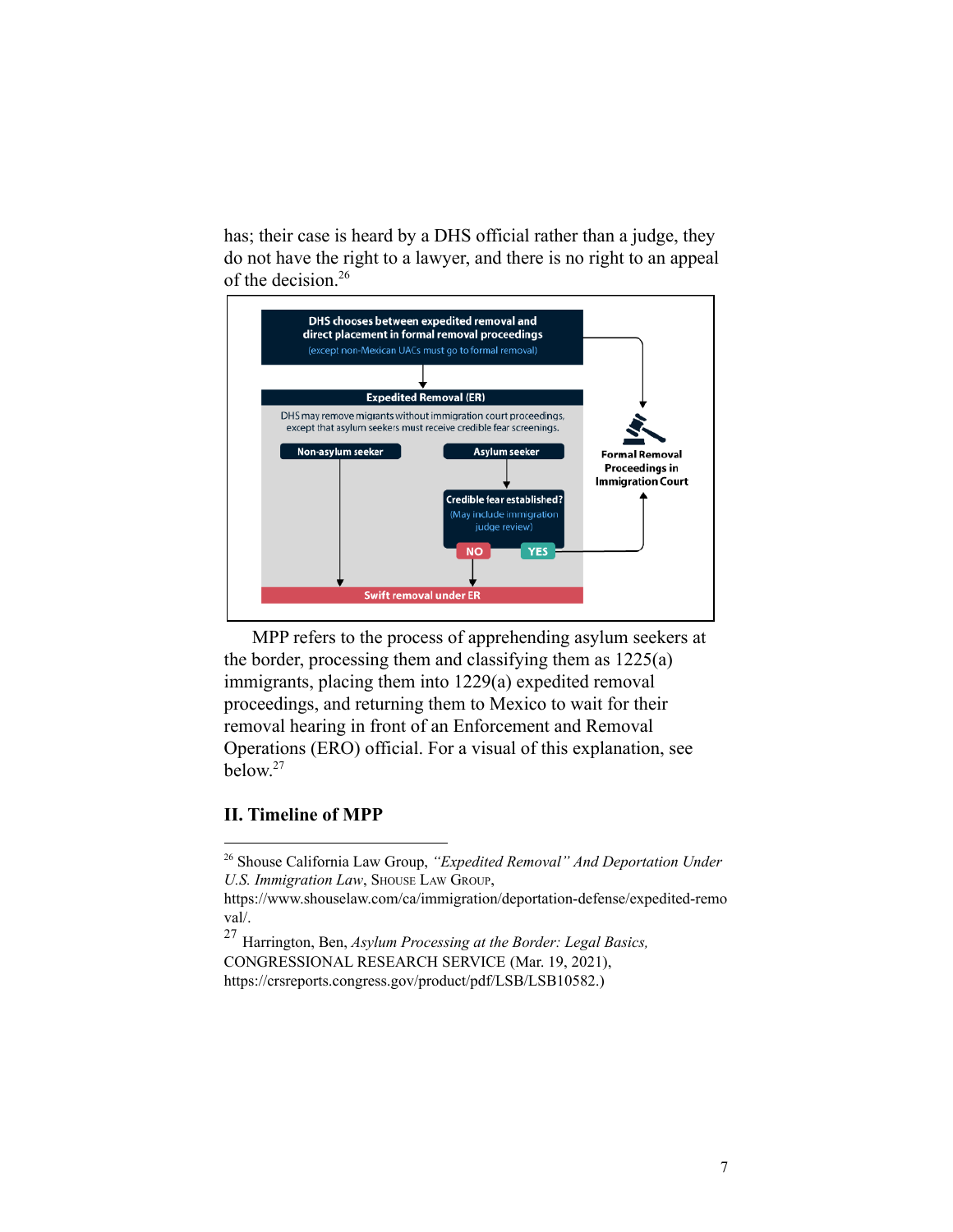Considering the complexity of immigration law, MPP was implemented – and then amended – very quickly. How MPP today is being used looks different from MPP at its implementation. Understanding this timeline is vital to contextualize the experiences of asylum seekers who were subject to MPP. The impact felt by immigrants due to transition of the Trump and Biden administrations will be discussed after a timeline of MPP is established.

The timeline of MPP is complicated and compact – the policy itself has been implemented, rescinded, then reinstated since the Trump Administration first announced MPP in December of 2018.  $28$  As it stands presently in November of 2021, the Biden Administration is simultaneously acting in good faith to reinstate the policy while DHS has made its intentions to terminate MPP clear. 29

The origins of MPP can be traced as far back as April of 2018 when the Trump Administration enacted what is now known as the "Zero Tolerance Policy."<sup>30</sup> The Zero Tolerance Policy required that

Immigration Review, PM 21-20, Cancellation of Policy Memorandum 19-12 (May 14, 2021); Alejandro N. Mayorkas, *Termination of the Migrant Protection Protocols*, DEPARTMENT OF HOMELAND SECURITY (Oct 29, 2021).

<sup>28</sup> Kirstjen Nielsen, *Policy Guidance for Implementation of the Migrant Protection Protocols*, DEPARTMENT OF HOMELAND SECURITY (Jan 25, 2019). https://www.dhs.gov/sites/default/files/publications/19\_0129\_OPA\_migrant-prot ection-protocols-policy-guidance.pdf.

<sup>29</sup>Oriana Gonzalez, *Biden Administration Prepared to Restart Trump's "Remain-in-Mexico" Policy*, AXIOS (Oct 15, 2021),

https://www.axios.com/biden-reinstate-trump-remain-in-mexico-policy-dfd3337 3-fab0-45f5-956b-bd13b0f52ea2.html; Jean King, Executive Office of

https://www.dhs.gov/sites/default/files/publications/21\_1029\_mpp-terminationmemo.pdf

<sup>30</sup> National Immigrant Justice Center, *A Timeline of the Trump Administration's Ef orts to End Asylum* (Jan 11, 2021),

https://immigrantjustice.org/sites/default/files/content-type/issue/documents/202 1-01/01-11-2021-asylumtimeline.pdf; John V. Kelly, *Inspector General, Special Report – Initial Observations Regarding Family Separation Issues Under the Zero Tolerance Policy*, UNITED STATES DEPARTMENT OF JUSTICE (Sep 27, 2018),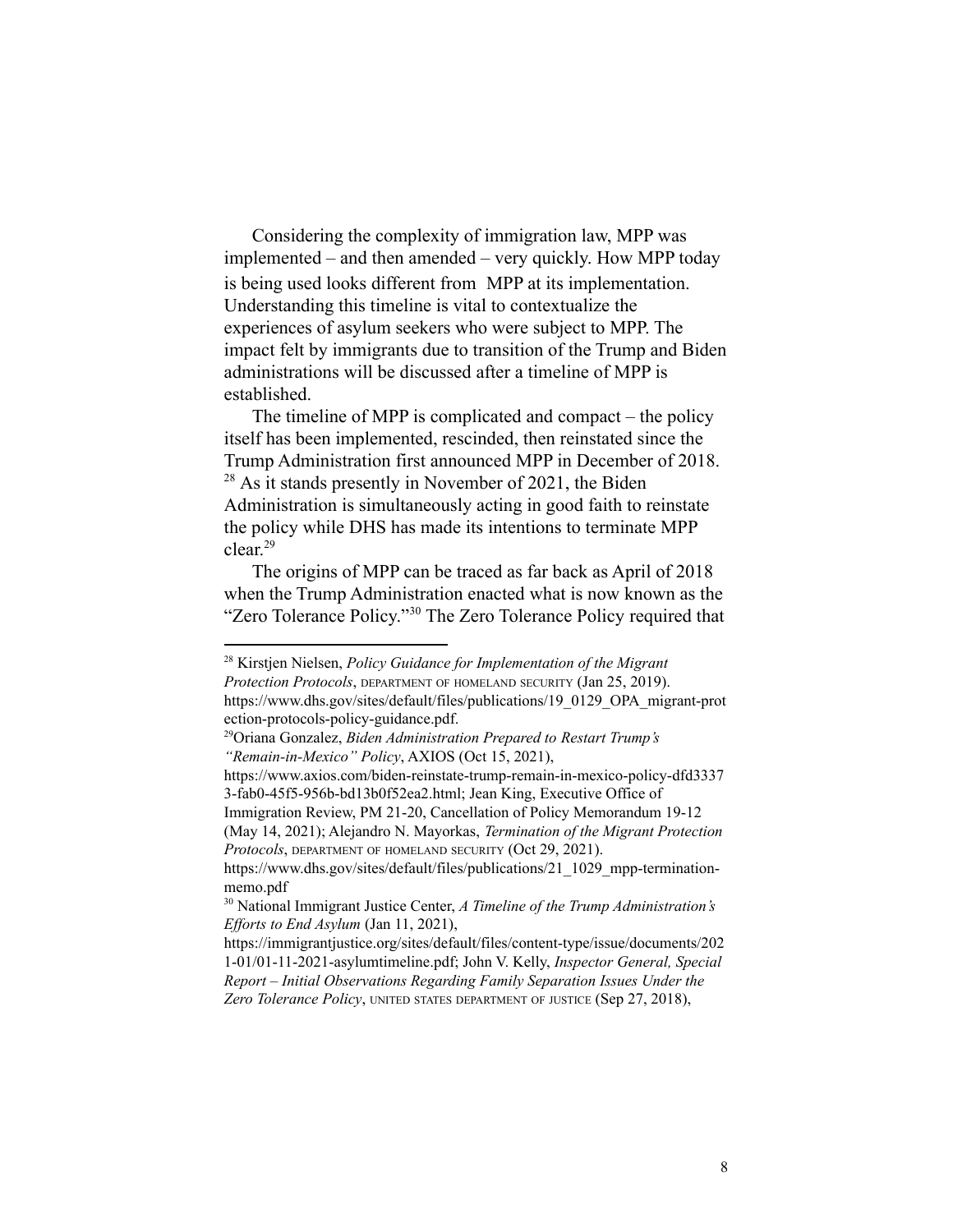federal prosecutors prioritize the criminal prosecution of all immigrants – including asylum seekers – for "illegal entry."<sup>31</sup> DHS did not have the skills or resources to handle the sudden influx of work thrust upon them. In order to compensate, DHS turned to a practice called "metering" to stem the flow of immigrants into the United States.<sup>32</sup> "Metering" is the practice of turning asylum seekers back at ports of entry to wait in Mexico until U.S. Customs and Border Patrol ("CBP") has "available space" for the immigrant.<sup>33</sup> The Zero Tolerance Policy led to systematic separation of children from their families at the border – children were not prosecuted criminally – which in turn resulted in scrutiny of the situation at the border from the Office of Inspector General.<sup>34</sup>

The Special Review conducted by the Inspector General showed that DHS had been metering immigrants since April of 2018 despite no legal authority to do so.<sup>35</sup> While DHS and CBP were never instructed to meter immigrants, it is suspected the practice has been ongoing as far back as 2016, and it set the backdrop against which MPP were implemented.<sup>36</sup>

An immigration agreement reached in December of 2018 between López Obrador, the President of Mexico, and the United States allowed the forced return of Central Americans to Mexico under MPP. DHS released a memo stating its intent to implement

.

https://www.oig.dhs.gov/sites/default/files/assets/2018-10/OIG-18-84-Sep18.pdf

<sup>31</sup> National Immigrant Justice Center, *supra* note 30 at 22, 23; Karl A. Racine, *Memorandum for Federal Prosecutors Along the Southwest Border*, OFFICE OF THE ATTORNEY GENERAL OF THE UNITED STATES (Apr 6, 2018),

https://observatoriocolef.org/iniciativas/memorandum-for-federal-prosecutors-al ong-the-southwest-border/.

<sup>32</sup> Kelly, *supra* note 30.

<sup>33</sup> *Id.* at 6; National Immigrant Justice Center, *supra* note 30, at 21.

<sup>34</sup> *Id.*

<sup>35</sup> *Id.* at 4, 5.

<sup>36</sup> Kelly, *supra* note 30, at 21; *Id.* at 6.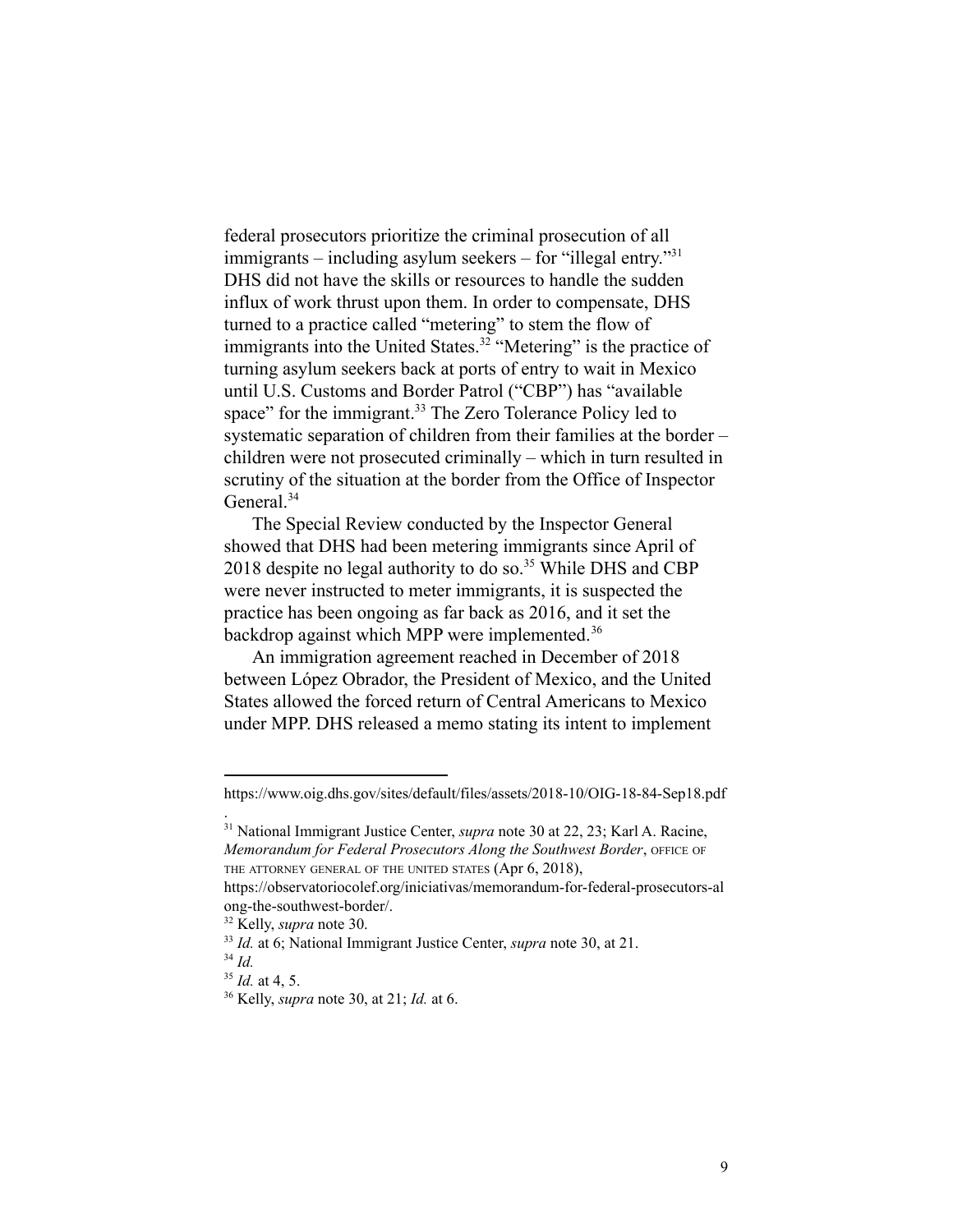MPP within the next month.<sup>37</sup> Like metering, MPP forced asylum seekers to wait in Mexico "pending removal proceedings under § 240 of the  $[INA]$ ."<sup>38</sup> The implementation of MPP resulted in a flurry of legal action as well as confusion on behalf of other immigration entities such as U.S. Immigration and Customs Enforcement ("ICE"). To try and clear the air around MPP, subsequent memorandums with additional guidance were released in February of 2019 and DHS posted additional updates periodically through the year. 39

Innovation Law Labs, a non-profit group that sought a preliminary injunction from the Northern District of California to prevent the enforcement of MPP filed the first legal challenge against it on February 14, 2019.<sup>40</sup> Innovation Law Labs filed suit against DHS in an attempt to get a ruling from the courts finding MPP unconstitutional. They presented a variety of different legal arguments against MPP including procedural errors, unlawfulness under 8 U.S.C., and human rights violations. Innovation Law Lab continued as the named party for the major legal battles against MPP going forward until the United States (SCOTUS) found their case moot and dismissed the complaint in July 2021.<sup>41</sup>

<sup>38</sup>Kirstjen M. Nielson, *Policy Guidance for Implementation of the Migrant Protection Protocols*, DEPARTMENT OF HOMELAND SECURITY (Jan. 25, 2019), https://www.dhs.gov/sites/default/files/publications/19\_0129\_OPA\_migrant-prot ection-protocols-policy-guidance.pdf, at 1. https://crsreports.congress.gov/product/pdf/IF/IF10215/21, pages 2, 3.

*<sup>40</sup>Innovation Law Lab v. Nielsen,* 366 F. Supp. 3d 1110 (N.D. Cal. 2019).

<sup>37</sup> *Secretary Nielsen Announces Historic Action to Confront Illegal Immigration*, *supra* note 1; Clare Ribando, Seelke, *Mexico's Immigration Control Efforts,* CONGRESSIONAL RESEARCH SERVICE (June 27, 2019),

<sup>39</sup> *Id.*; McAleenan, *supra* note 8; *Department of Homeland Security Content Archive*, DEPARTMENT OF HOMELAND SECURITY,

https://www.dhs.gov/archive/content.

<sup>41</sup> Supreme Court of the United States, *No. 19-1212,* SUPREME COURT OF THE UNITED STATES DOCKET (Jul. 23, 2021),

https://www.supremecourt.gov/search.aspx?filename=/docket/docketfiles/html/p ublic/19-1212.html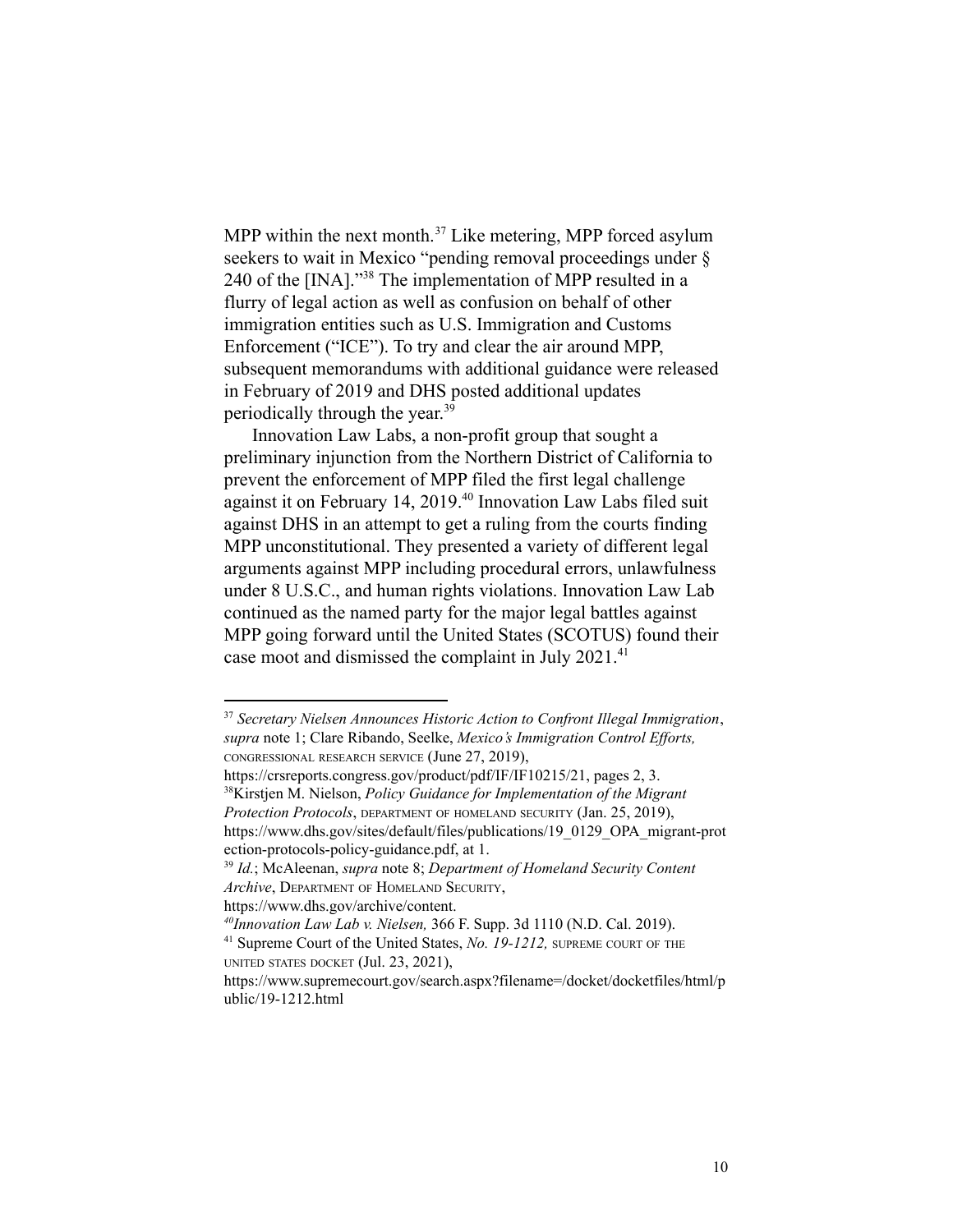Though the Innovation Law Lab case is the largest lawsuit opposing MPP, other legal actions have been taken as well. *Al Otro Lado*, a class action case filed in 2017 over metering that got tangled with MPP due to overlapping timelines, was heard in the 9<sup>th</sup> Circuit Court of Appeals in March of 2020.<sup>42</sup> Litigation bridging the pandemic and MPP was filed in March of 2020 with the District Court in Washington, D.C. granting a preliminary injunction allowing minors to remain in the United States while waiting for an asylum official to hear their cases.<sup>43</sup> Both lawsuits ultimately did not change MPP or its implementation.<sup>44</sup>

The transition from the Trump Administration to the Biden Administration in January 2021 meant that several lawsuits against the DHS became moot as the Biden Administration implemented their own immigration policy. Just hours into the Biden Administration on January 20, 2021, DHS announced that it would "cease adding individuals into the [MPP] program."<sup>45</sup> However, individuals who had been removed from the United States were not granted relief at that time as DHS stated that "MPP participants should stay where they are." <sup>46</sup> Five months later on June 1, 2021, DHS confirmed the termination of MPP by the Biden Secretary of

*<sup>42</sup>Lado v. Wolf,* 952 F.3d 999 (9th Cir. 2020).

https://law.justia.com/cases/federal/appellate-courts/ca9/19-56417/19-56417-. 2020-03-05.html; National Immigrant Justice Center, *supra* note 30, at 11.

<sup>43</sup> P.J.E.S. v. WOLF et al, No. 1:2020cv02245 - Document 80 (D.D.C. 2020).

https://law.justia.com/cases/federal/district-courts/district-of-columbia/dcdce/1:2 020cv02245/221085/80/

<sup>44</sup>Clara Long & Andrea Sawyer, *"We Can't Help You Here,"* HUMAN RIGHTS WATCH (Jul. 2, 2019),

https://www.hrw.org/report/2019/07/02/we-cant-help-you-here/us-returns-asylu m-seekers-mexico

<sup>45</sup> *DHS Statement on the Suspension of New Enrollments in the Migrant Protection Protocols Program*, DEPARTMENT OF HOMELAND SECURITY, (Jan. 20, 2021),

https://www.dhs.gov/news/2021/01/20/dhs-statement-suspension-new-enrollmen ts-migrant-protection-protocols-program.

<sup>46</sup> *Id.*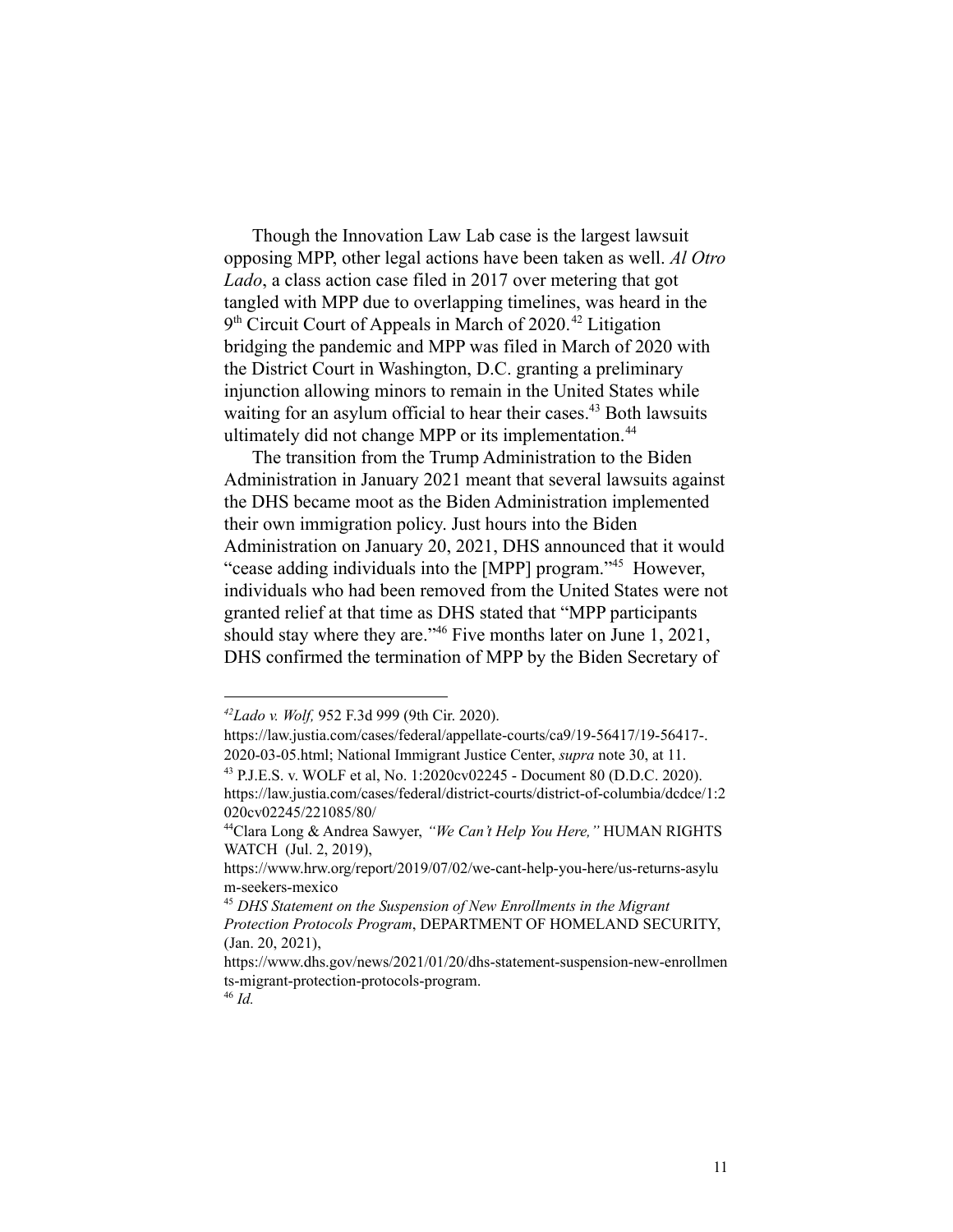DHS.<sup>47</sup> At that time DHS did not offer additional insight into future immigration reform or instructions for the 25,000 migrants who had been returned to Mexico to await their hearings.<sup>48</sup>

Unfortunately, the termination of MPP was temporary as SCOTUS "permanently enjoined and restrained [the Biden Administration] from implementing or enforcing" the MPP termination memorandum in August of  $2021<sup>49</sup>$  Texas and Missouri argued that in terminating MPP, the Biden Administration had overstepped its boundaries and forced Texas to accept immigrants into the state when Texas did not want to. Both states allege that the suspension of MPP will result in an increase of human-trafficking incidents that "both Texas and Missouri will be forced to spend significantly more resources" on, and that the "influx of unlawful immigrants … entering and remaining in Texas and Missouri" would force both states to "expand more taxpayer resources" on social support for migrants.<sup>50</sup> Texas and Missouri successfully argued that "there is no monetary remedy for these increased costs and thus they constitute irreparable injury."<sup>51</sup> SCOTUS granted a preliminary injunction ordering the Biden Administration to, "in good faith," reimplement MPP.<sup>52</sup>

<sup>47</sup> Alejandro N. Mayorkas, *Termination of the Migrant Protection Protocols*, DEPARTMENT OF HOMELAND SECURITY, (June 2021),

https://www.dhs.gov/sites/default/files/publications/21\_0601\_termination\_of\_m pp\_program.pdf.

<sup>48</sup> Rafael Carranza, *The U.S. Sent Back More than 71,000 Migrants under "Remain in Mexico." Where Are They Now?,* THE ARIZONA REPUBLIC (Aug 30, 2021),

https://www.azcentral.com/story/news/politics/immigration/2021/08/30/what-ha ppened-migrants-sent-back-mexico-under-migrant-protection-protocols/561061 0001/.

*<sup>49</sup>Biden v. Texas,* 210 L.Ed.2d 1014 (U.S. 2021).

<sup>50</sup> *Id*. at 8.

<sup>51</sup> *Id*.

<sup>52</sup> Proudfoot, *supra* note 21; *Texas v. Biden,* No. 2:21-CV-067-Z, 2021 U.S. Dist. LEXIS 152438 (N.D. Tex. Aug. 13, 2021) at 21.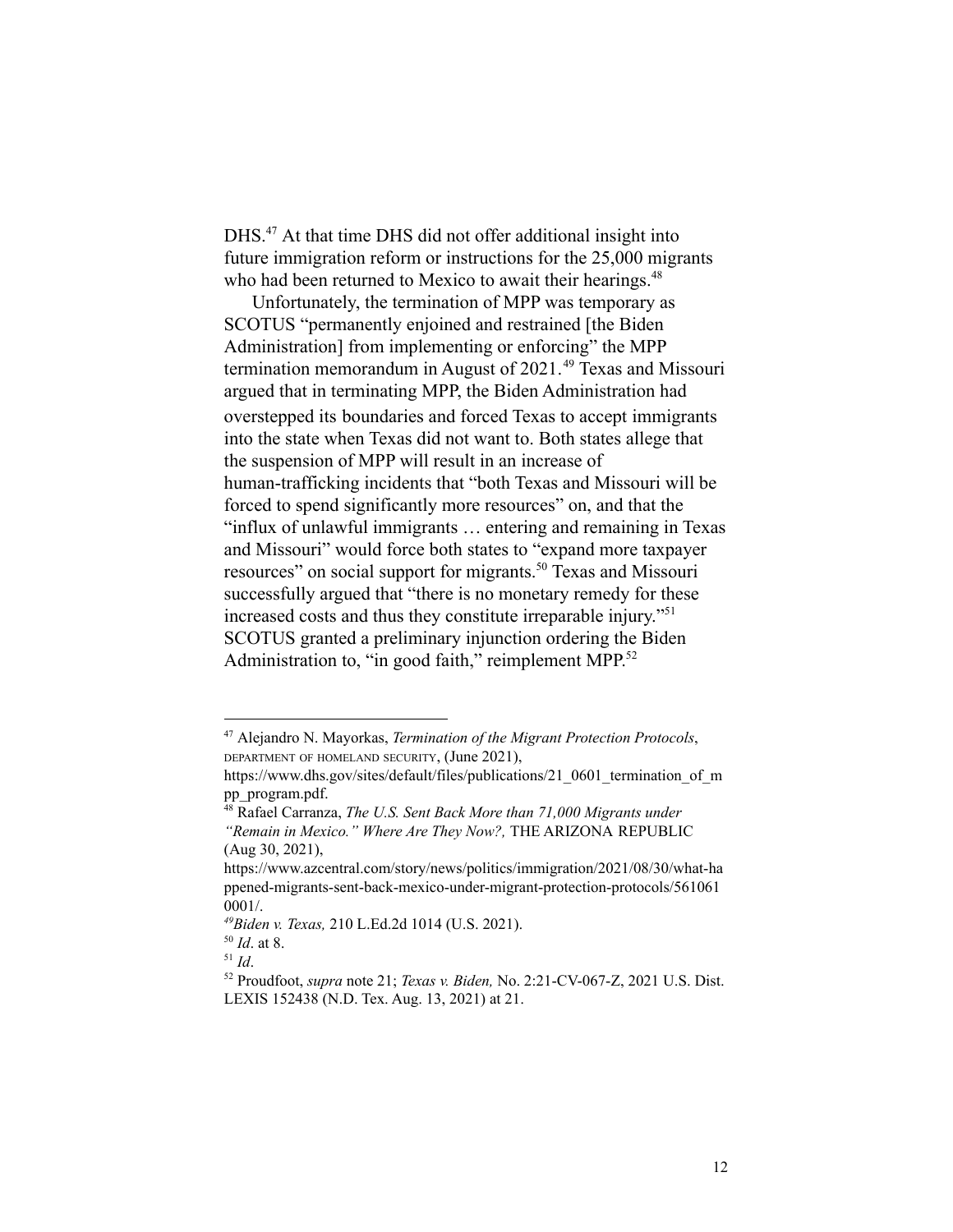While still acting in good faith compliance with the SCOTUS's order, the secretary of DHS released dual memorandums on October 31, 2021, once again terminating MPP. $^{53}$  One memorandum explicitly terminated MPP while the other went into extensive detail behind the extermination, making sure to address areas that were seen as lacking in the first attempt to terminate.<sup>54</sup> Due to the order by the SCOTUS to reimplement MPP, the new termination attempt by DHS is not meaningful until additional legal action is taken to enforce the termination.<sup>55</sup>

#### **II. The Trump Administration's MPP Rollout**

After surveying the process of MPP's implementation from start to finish it is time to take several steps backward and examine how the Trump Administration managed MPP. Put simply, when implemented by the Trump Administration MPP flipped the traditional process of placing asylum seekers into removal proceedings on its head by changing who made determinations of what class of asylum seekers immigrants are sorted into; 8 U.S.C.

<sup>53</sup> *DHS Announces Process to Address Individuals in Mexico with Active MPP Cases*, DEPARTMENT OF HOMELAND SECURITY, (Feb. 11, 2021),

https://www.dhs.gov/news/2021/02/11/dhs-announces-process-address-individua ls-mexico-active-mpp; Mayorkas, *Termination of the Migrant Protection Protocols*, *supra* note 47.

*<sup>54</sup>Id*.

<sup>55</sup>Graham, Dave, *U.S. Still Seeking Agreement from Mexico on Return of Asylum Seekers,* REUTERS (Nov. 24, 2021),

file:///C:/Users/dotya/Juris-M/storage/8TJZXUQQ/biden-may-restart-trumps-re main-mexico-policy-by-next-week-axios-2021-11-24.html; Kight, Stef W., *Scoop: Biden Restarting Trump's "Remain in Mexico" Policy,* AXIOS (Nov. 24, 2021),

https://www.axios.com/biden-restart-trump-remain-mexico-49d43ad0-41d3-4e0 9-8fe5-a90dd62b78ea.html). As of November 24, 2021, MPP has not been reinstated due to hesitancy on behalf of Mexico to reimplement the policy. Talks between the two governments are ongoing, and the Mexican government is looking for more support from the United States before they allow asylum seekers to be returned to Mexico. It is possible that "President Biden will start turning asylum seekers back to Mexico" as soon as early December 2021.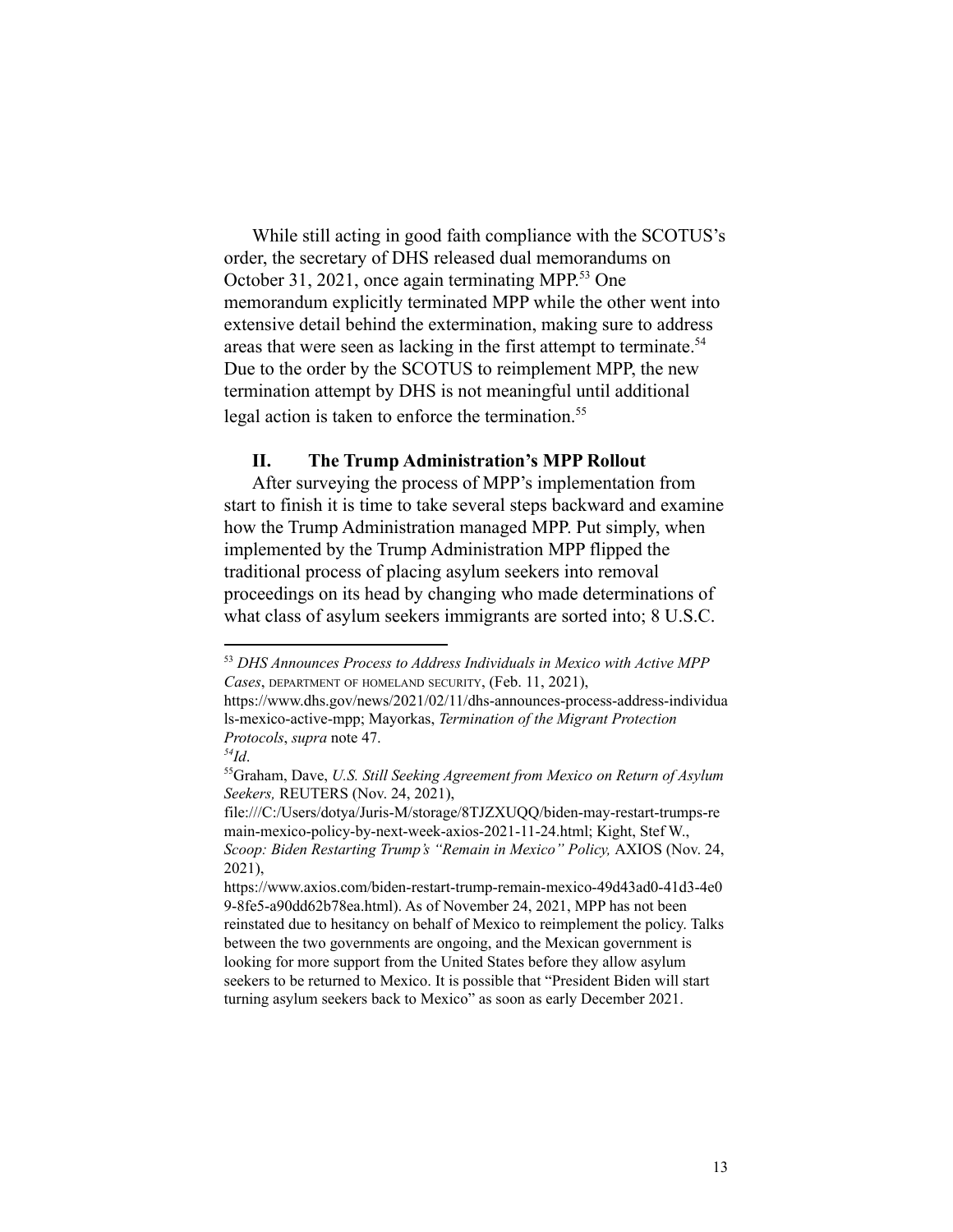§ 1229(a) or 1229(b). Original memos from DHS did not allude to this, but it became clear with time that DHS had broken traditional protocol.<sup>56</sup>

On January 28, 2019, a memorandum from Secretary McAleenan discussed the legal bias DHS had to create such a policy and offered a few, sparse directions to CBP and ICE.<sup>57</sup> DHS officials were simply told to "return the [asylum seeker] to the contiguous country from which they arrived" without violating non-refoulment principles, Convention Against Torture & Other Cruel, Inhuman, or Degrading Treatment of Punishment ("CAT"), or returning an immigrant who would "more likely than not be persecuted" once in Mexico.<sup>58</sup>

On February 12, 2019, the Office of Directors of Enforcement and Removal Operations ("ERO") and the principal Legal Advisor of ICE simultaneously released guidance for practical applications of MPP. CBP and ICE agents were directed to return immigrants to Mexico at various Ports of Entry ("POE") – San Ysidro being the first – and give them directions<sup>59</sup> about their removal proceedings. $60$  Asylum seekers are to present at their

<sup>56</sup> Long & Sawyer, *supra* note 44; Brief for Local 1924 as Amici Curiae Supporting Appellees, Innovation Law Lab et. al v. Kevin K. McAleenan, Acting Secretary of Homeland Security, et. al, No. 19:15716.

<sup>57</sup> McAleenan, *supra* note 7, at 3.

<sup>58</sup> *Id.*

<sup>&</sup>lt;sup>59</sup> It is unclear if the directions need to be written, or if oral suffices. It is also unclear what language the directions need to be given in, or what languages they might be available in. Asylum seekers speak Spanish, Nahuatl, Mam, K'iche', and a variety of other languages. There are no language requirements to be a CBP officer.

<sup>60</sup> Nathalie R. Asher, *Migrant Protection Protocols Guidance,* <sup>U</sup>.S. IMMIGRATION AND CUSTOMS ENFORCEMENT (Feb. 12, 2019),

https://www.ice.gov/sites/default/files/documents/Fact%20sheet/2019/ERO-MP P-Implementation-Memo.pdf; Ronald D. Vitiello, *Implementation of the Migrant Protection Protocols*, <sup>U</sup>.S. IMMIGRATION AND CUSTOMS ENFORCEMENT (Feb. 12, 2019),

https://www.ice.gov/sites/default/files/documents/Fact%20sheet/2019/ICE-Polic y-Memorandum-11088-1.pdf; Nielson, *supra* note 28 at 2.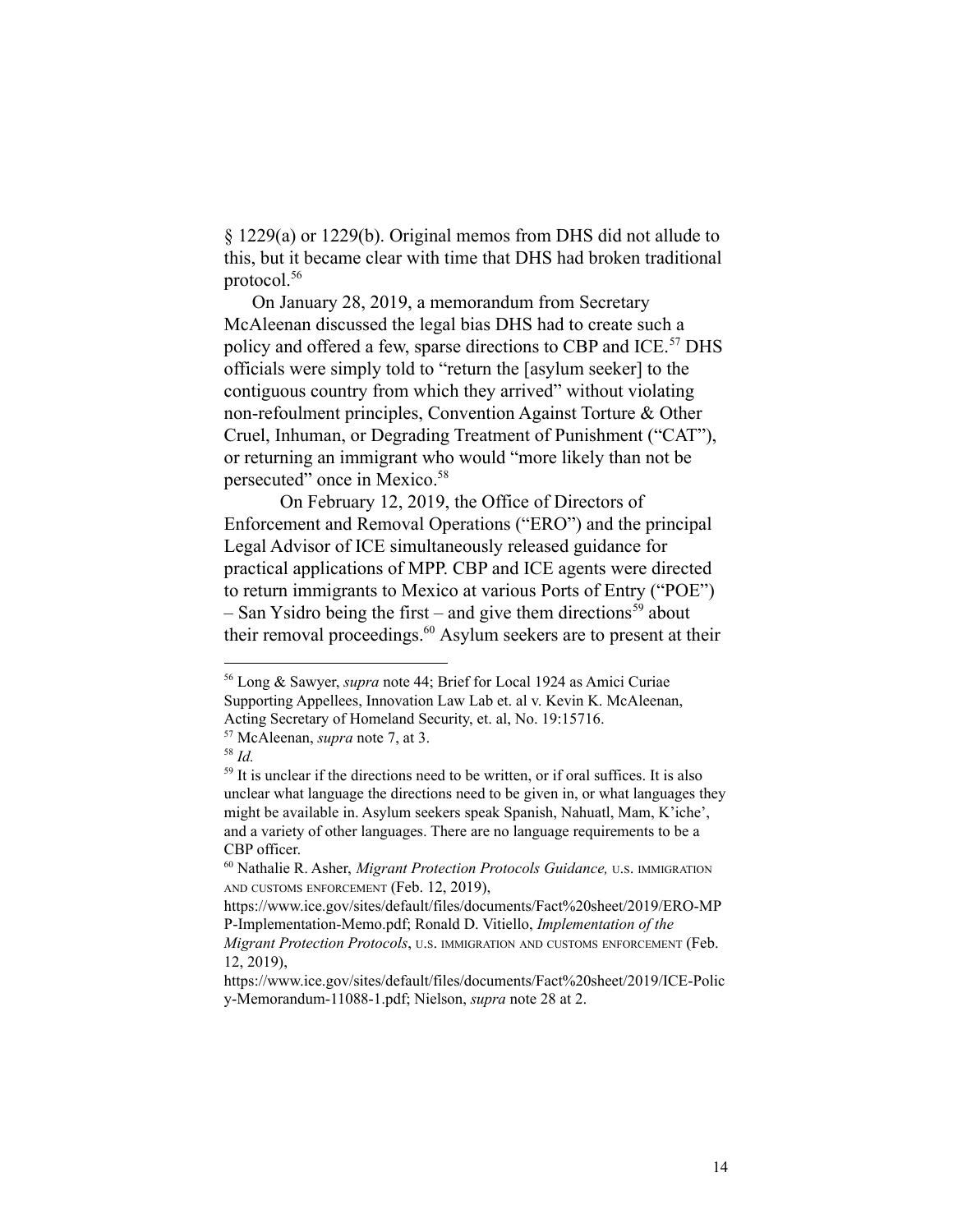designated POE at a designated time. $^{61}$  They will then be processed into the United States by CBP, paroled into ICE custody for the duration of their hearing, and ERO will maintain physical custody of asylum seekers until they are returned to Mexico.<sup>62</sup>

Section 292 of INA states that in removal proceedings, immigrants have the "privilege of being represented … by counsel" of their choosing and at their expense.<sup>63</sup> To remain compliant with INA, Secretary Nielson stated that immigrants shall be at their designated immigration court "not later than one hour before [their] scheduled hearing."<sup>64</sup> The Trump Administration made no other attempts to allow, let alone encourage, contact between immigrants forced into MPP and legal counsel.

Under the Trump Administration MPP strived to limit immigration to the United States as much as possible.<sup> $65$ </sup> A member of the National Security Council under President Trump stated that they wanted to "persistently [present undocumented immigrants] with multiple unsolvable dilemmas to impact their calculus" when they embark on their trip to the United States border.<sup>66</sup> Stephen Miller, a White House immigration advisor under President Trump, specifically encouraged the changes in MPP that allowed CBP agents to question asylum-seekers instead of U.S. Citizenship and Immigration Services ("US/CIS") asylum officers because Miller

<sup>61</sup> Nielson, *supra* note 28 at 2.*.*

<sup>62</sup> *Id.*

 $63$  Immigration and Nationality Act,  $8 \nvert 8 \nvert 12$  (1952).

<sup>64</sup> Nielsen, *supra* note 28, at 3.

<sup>65</sup> *Migrant Protection Protocols*, DEPARTMENT OF HOMELAND SECURITY ARCHIVES (Jan. 24, 2019),

https://www.dhs.gov/news/2019/01/24/migrant-protection-protocols.

<sup>66</sup> Julia Ainsley, *Miller Wants Border Agents to Screen Migrants to Lower Asylum Numbers*, NBC NEWS, (July 29, 2019),

https://www.nbcnews.com/politics/immigration/stephen-miller-wants-use-border -agents-screen-migrants-cut-number-n1035831; Letter from Al Otro Lado and 107 additional organizations 2021).

https://whistleblower.org/letter/ngo-letter-on-urgent-actions-the-biden-administr ation-must-take-following-supreme-court-decision-on-mpp/.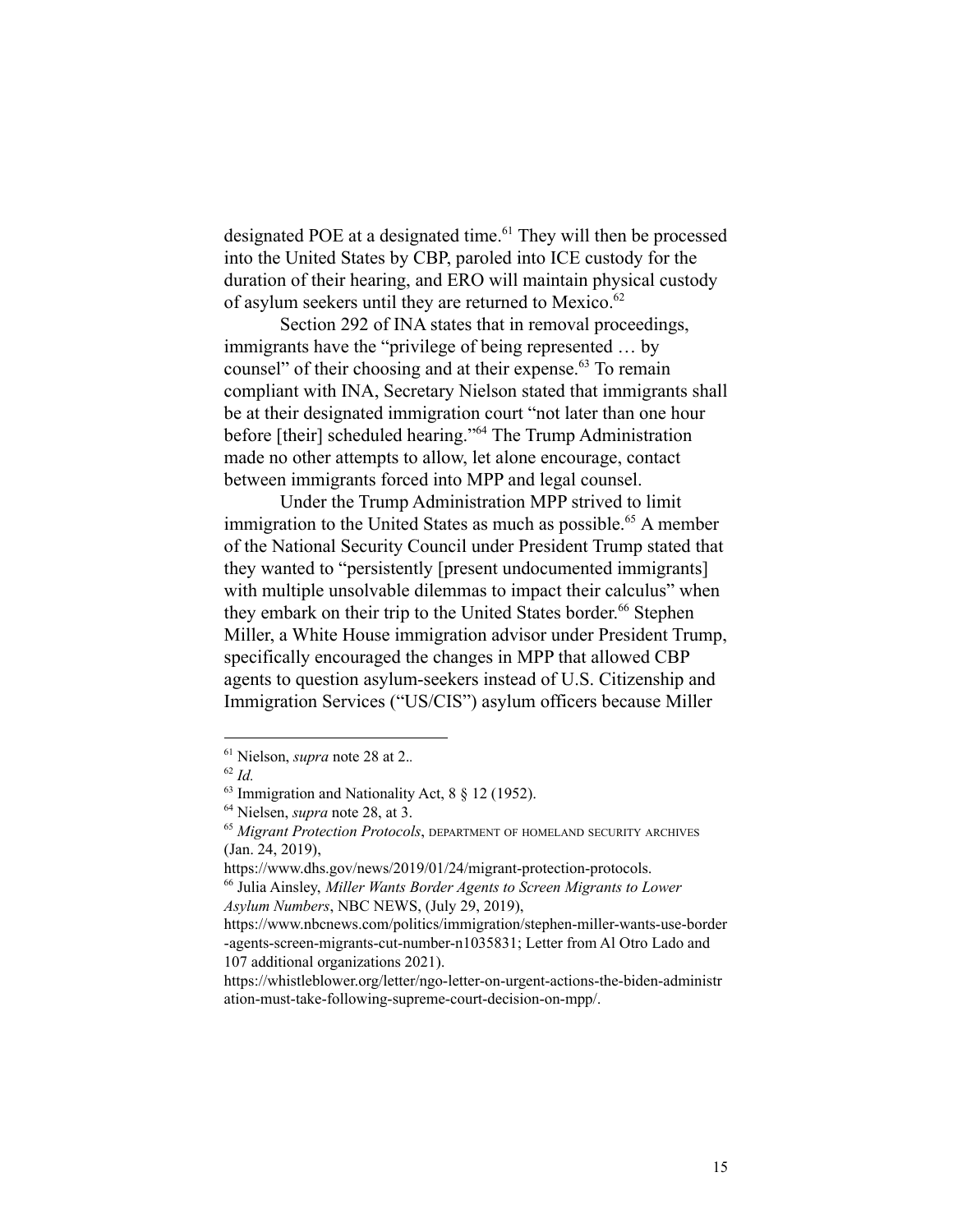believed they were too relaxed in administering the "credible fear" screenings, the first step to asylum in the United States. $67$ 

When a person is seeking asylum without proper documentation – a process which is legal in the United States – the first thing that happens to separate them from other classes of undocumented immigrants is that they are shown to have "credible fear of persecution," or to have a "credible fear" that caused them to come to the United States through a credible fear interview.<sup>68</sup> As defined by 8 U.S.C. § 1225, "credible fear of persecution" is that there "is a significant possibility … that the [immigrant] could establish eligibility for asylum under  $[8 \text{ U.S.C. } 8]$  1158."<sup>69</sup> An immigrant must be a refugee, or someone who is unable to return to their "county of nationality" because of a "well-founded fear of persecution on account of race, religion, nationality, membership to a particular social group, or political opinion," to establish their eligibility for asylum.<sup>70</sup>

CIS asylum officers are trained specifically to give credible fear interviews. An immigrant that is found to have "credible fear" is not automatically granted asylum in the United States, but rather is directed towards the asylum pipeline of immigration proceedings.<sup> $71$ </sup> The lack of documentation means that they are still subject to expedited removal proceedings.<sup>72</sup> Prior to the implementation of MPP, asylum seekers subject to 8 U. S. C. § 1229 removal proceedings were either processed for expedited removal, or, if the immigrant was found to have "credible fear" of persecution, they would be detained or paroled until their hearing

<sup>67</sup> *Id*.

<sup>68</sup> 8 U.S.C. § 1225.

<sup>69</sup> *Id.*

 $70$  In the context of MPP, the most common "particular social group" refers to individuals who identify as LGBTQIA+, "Political opinion" includes forced, threatened, or coercive family planning measures in the context of refugees; 8 U.S. Code § 1158; 8 USC § 1101.

 $718$  U.S.C. § 12 (2021).

<sup>72</sup> Asylum Division, *Af irmative Asylum Procedures Manual (AAPM)* 1, 37 (May 2016).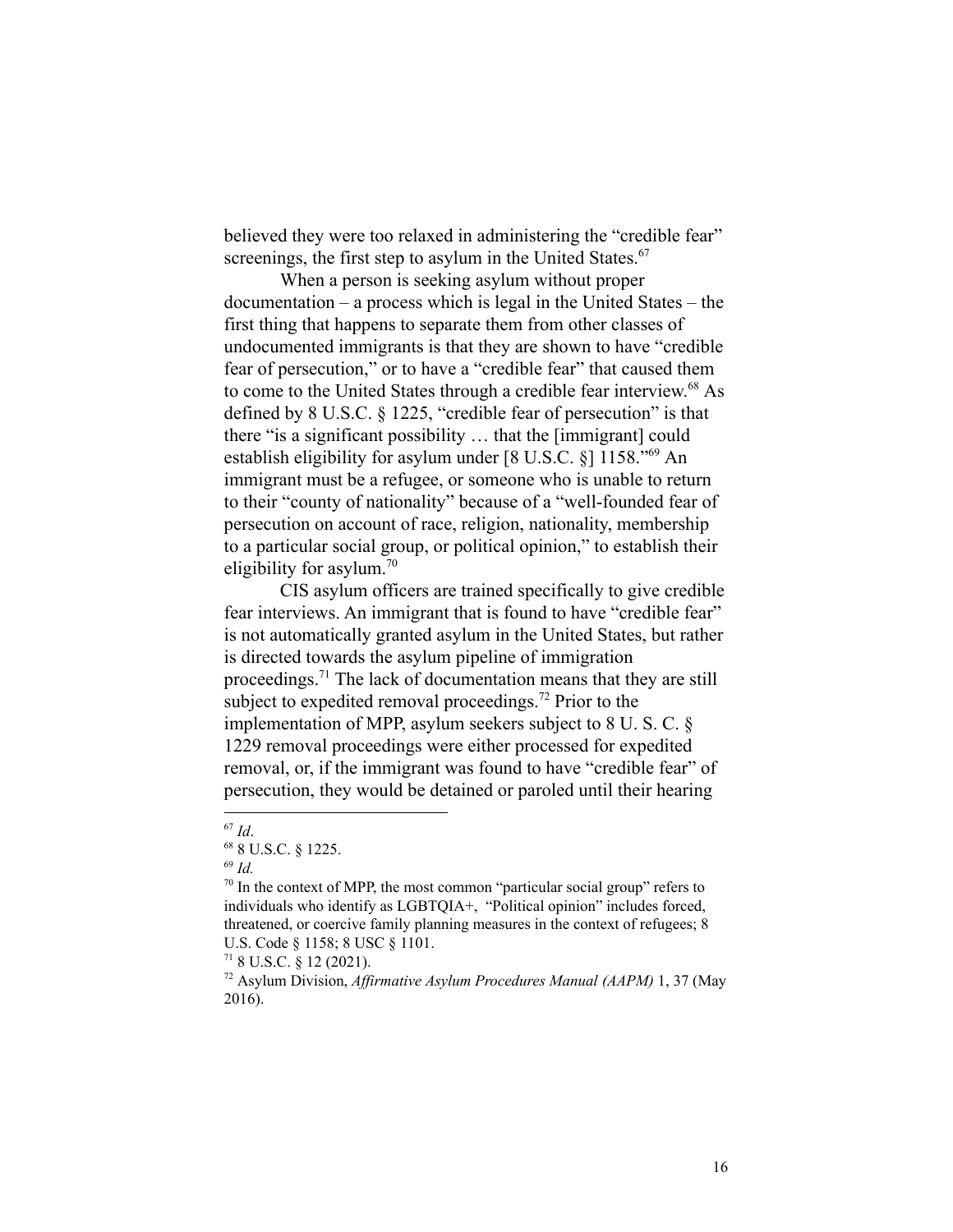in front of an immigration judge.<sup>73</sup> CIS asylum officers find around 90% of asylum seekers eligible to apply for asylum after their credible fear interview. 74

The implementation of MPP under the Trump Administration expanded the powers of U.S. Customs and Border Protections ("CBP"), a law enforcement agency, and allowed them to exercise discretion on individual asylum cases. CBP agents were given the discretion to decide whether a person or their family should be funneled into MPP with only "extremely truncated" guidance "lacking in basic safeguards." <sup>75</sup> CBP agents – who were not required to use interpretation services – did not have to take into account basic considerations like if "the individual has a legal status in Mexico…a place to reside…or whether the individual could be gravely harmed in ways that may not amount to persecution or torture."<sup>76</sup>

Since MPP has been implemented, CBP officers have been conducting credible fear interviews. This change alone dramatically reduces the rate of people eligible to apply for asylum. Estimates show that somewhere between 1-13% passed their credible fear interview in 2020.<sup>77</sup> Even this number is likely an overestimate because it has been reported that only 40% of migrants who expressed fear of returning to Mexico were given the

<sup>73</sup> *Innovation Law Lab v. Nielsen*, No. 19-15716, 2019 U.S. App. LEXIS 10926 (9th Cir. Apr. 12, 2019).

<sup>74</sup> Ainsley, *supra* note 66.

<sup>75</sup> American Immigration Council, *The "Migrant Protection Protocols*", AMERICAN IMMIGRATION COUNCIL (Oct. 6, 2021),

https://www.americanimmigrationcouncil.org/research/migrant-protection-proto cols, at 3; Innovation Law Lab v. Nielsen, No. 3:19-CV-00807 (N.D. Cal. filed Feb 14, 2019), at 18.

<sup>76</sup> Innovation Law Lab v. Nielsen, No. 3:19-CV-00807 (N.D. Cal. filed Feb 14, 2019), at 18.

<sup>77</sup> American Immigration Council, *Policies Af ecting Asylum Seekers at the Border,* AMERICAN IMMIGRATION COUNCIL (Jan. 29, 2020) at 4,

https://www.americanimmigrationcouncil.org/sites/default/files/research/policies affecting asylum seekers at the border.pdf.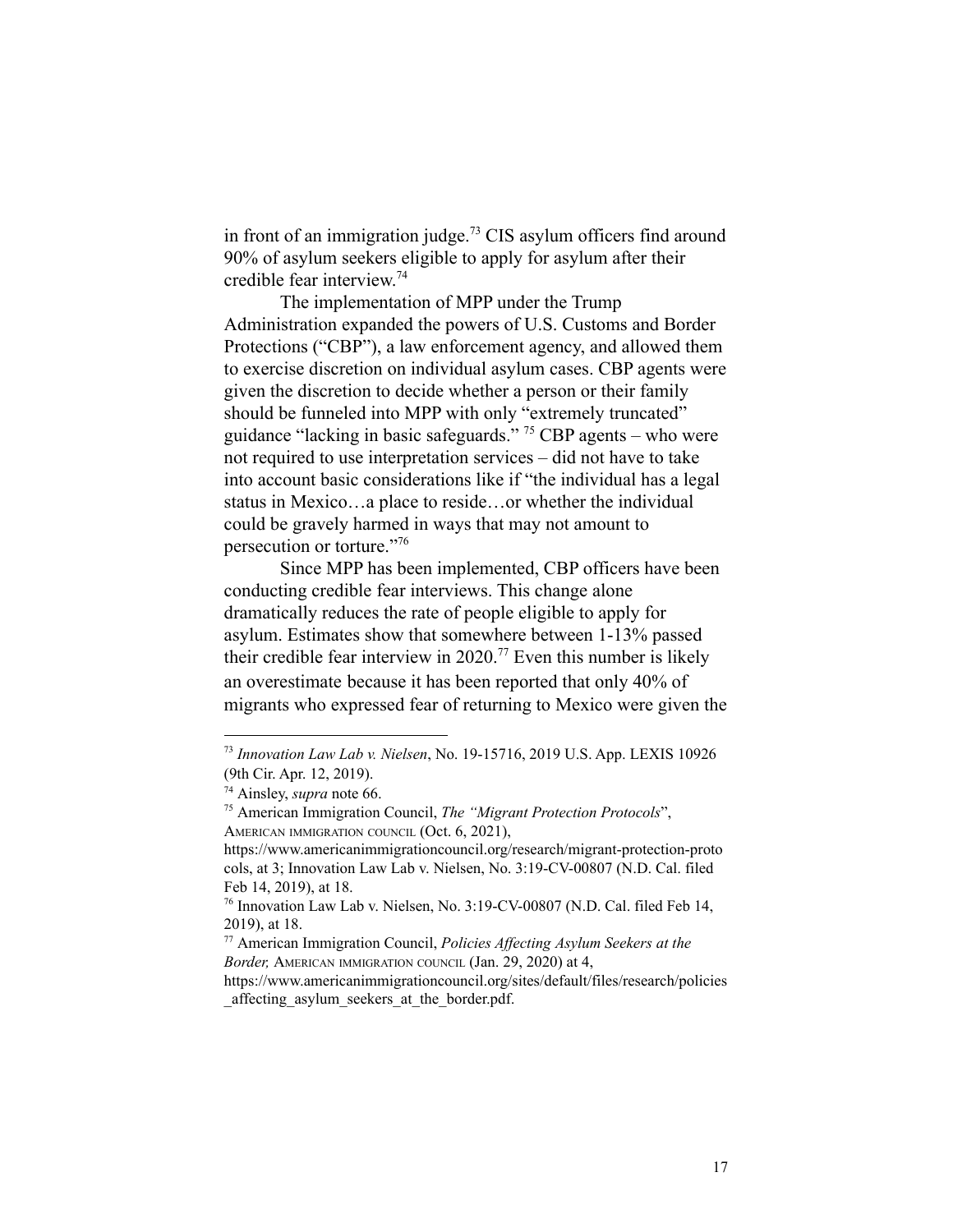required fear-screening interview.<sup>78</sup> The change in procedure changes the amount of training required and the language proficiency of the officer conducting the interview and the setting of the interview itself, all of which factor into the ability of the asylum seeker to communicate with the officer interviewing them. 79

CBP agents had no prior knowledge or experience in asylum cases, and until December of 2018, it was a long-standing policy for CIS agents to meet with asylum seekers to conduct their credible fear interview and make the decision regarding their subsequent detention. As an agency trained in law enforcement, CBP officers lack the knowledge or skills to conduct a "credible fear" interview.  $80$  As a result, the interviews themselves changed substantially under MPP.

Before the implementation of MPP asylum seekers had the right to speak with an attorney, had the right to a 48-hour rest period before the interview, had the right to an interpreter, and had the right to appeal the CIS asylum officer's decision for judicial review. 81

None of these rights are accessible to asylum seekers under MPP. On the contrary, immigrants are "not permitted to consult" with counsel either before or after the interview." $82$  The decision of an officer can be reviewed by a supervisor. That review is final, even if circumstances change for the worse while the asylum seeker is in Mexico. $83$ 

According to MPP, only asylum seekers who "voluntarily express fear of harm in Mexico" are entitled to an interview with a

<sup>78</sup> *Id,* at 4.

<sup>79</sup> Long & Sawyer, *supra* note 44.

<sup>80</sup> *Id.*

<sup>81</sup> Long & Sawyer, *supra* note 44; Innovation Law Lab v. Nielsen, No.

<sup>3:19-</sup>CV-00807 (N.D. Cal. filed Feb 14, 2019), at 18.

 $82$  Innovation Law Lab v. Nielsen, No. 3:19-CV-00807 (N.D. Cal. filed Feb 14, 2019) at 18.

<sup>&</sup>lt;sup>83</sup> Innovation Law Lab v. Nielsen, No. 3:19-CV-00807 (N.D. Cal. filed Feb 14, 2019), at 18, 19.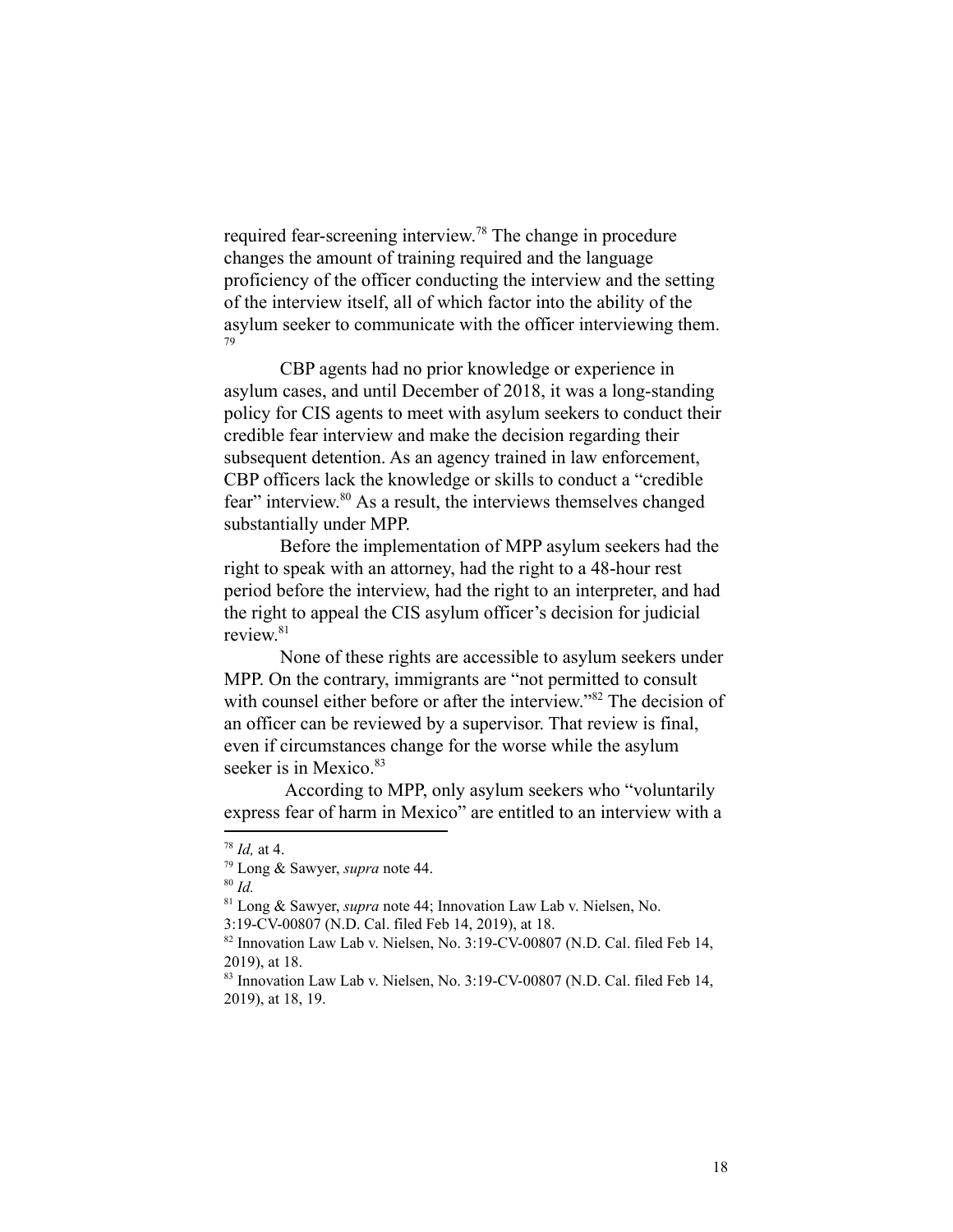$CIS$  asylum officer.<sup>84</sup> Asylum seekers report that even when they do express fear CBP agents do not act on the expression.<sup>85</sup> Many agents perform only cursory interviews, struggle to speak or understand Spanish, fail to explain the purpose of the interview to immigrants, and ignore protocol even when fear is expressed and understood.  $86,87$  It is estimated that even without prompting by CBP agents 84% of asylum seekers placed in MPP express "fear of persecution in Mexico," but only 5% are then exempted from MPP and allowed to remain in the United States.<sup>88</sup>

In summary, the Trump Administration rolled out MPP in such a disastrous manner that a union of CIS employees filed an amicus brief against the Department of Homeland Security, their employer.<sup>89</sup> In the brief CIS agents who typically conduct "credible" fear" and "reasonable fear" screenings ask the  $9<sup>th</sup>$  Circuit to affirm the preliminary injunction that had been granted by the Northern District of California.<sup>90</sup> In the brief the union argues that not only is the MPP against American immigration precedent, but it forces asylum seekers into unsafe situations with no benefits for the

<sup>84</sup> Long & Sawyer, *supra* note 44, at 28.

<sup>&</sup>lt;sup>85</sup> Innovation Law Lab v. Nielsen, No. 3:19-CV-00807 (N.D. Cal. filed Feb 14, 2019), at 18; *Policies Af ecting Asylum Seekers, supra* note 77 at 4, Brief for Local 1924 as Amici Curiae Supporting Appellees*, supra* note 56.

<sup>86</sup> One plaintiff in "Innovation Law Lab" reported that the CBP agent replied "Honduras wasn't safe, Mexico wasn't safe, and the U.S. isn't safe either" when the plaintiff explain he did not feel safe in Tijuana. (See page 20).

 $87$  Innovation Law Lab v. Nielsen, No. 3:19-CV-00807 (N.D. Cal. filed Feb 14, 2019), at 19–21.

<sup>88</sup> Long & Sawyer, *supra* note 44, at 30.

<sup>89</sup> *Id.* at 29; Brief for Harold Hongju Koh, et al., as Amici CURIAE FORMER <sup>U</sup>.S. GOVERNMENT OFFICIALS IN SUPPORT OF APPELLEES AND AFFIRMANCE, Innovation Law Lab v. Kevin K. McAleenan, 951 F.3d 1073, *appeal docketed*, (No. 19-15716)  $(9<sup>th</sup> Cir. June 26, 2019).$ 

<sup>&</sup>lt;sup>90</sup> Brief for Harold Hongju Koh, et al., as Amici CURIAE FORMER U.S. GOVERNMENT OFFICIALS IN SUPPORT OF APPELLEES AND AFFIRMANCE, Innovation Law Lab v. Kevin K. McAleenan, 951 F.3d 1073, *appeal docketed*, (No. 19-15716) (9<sup>th</sup> Cir. June 26, 2019).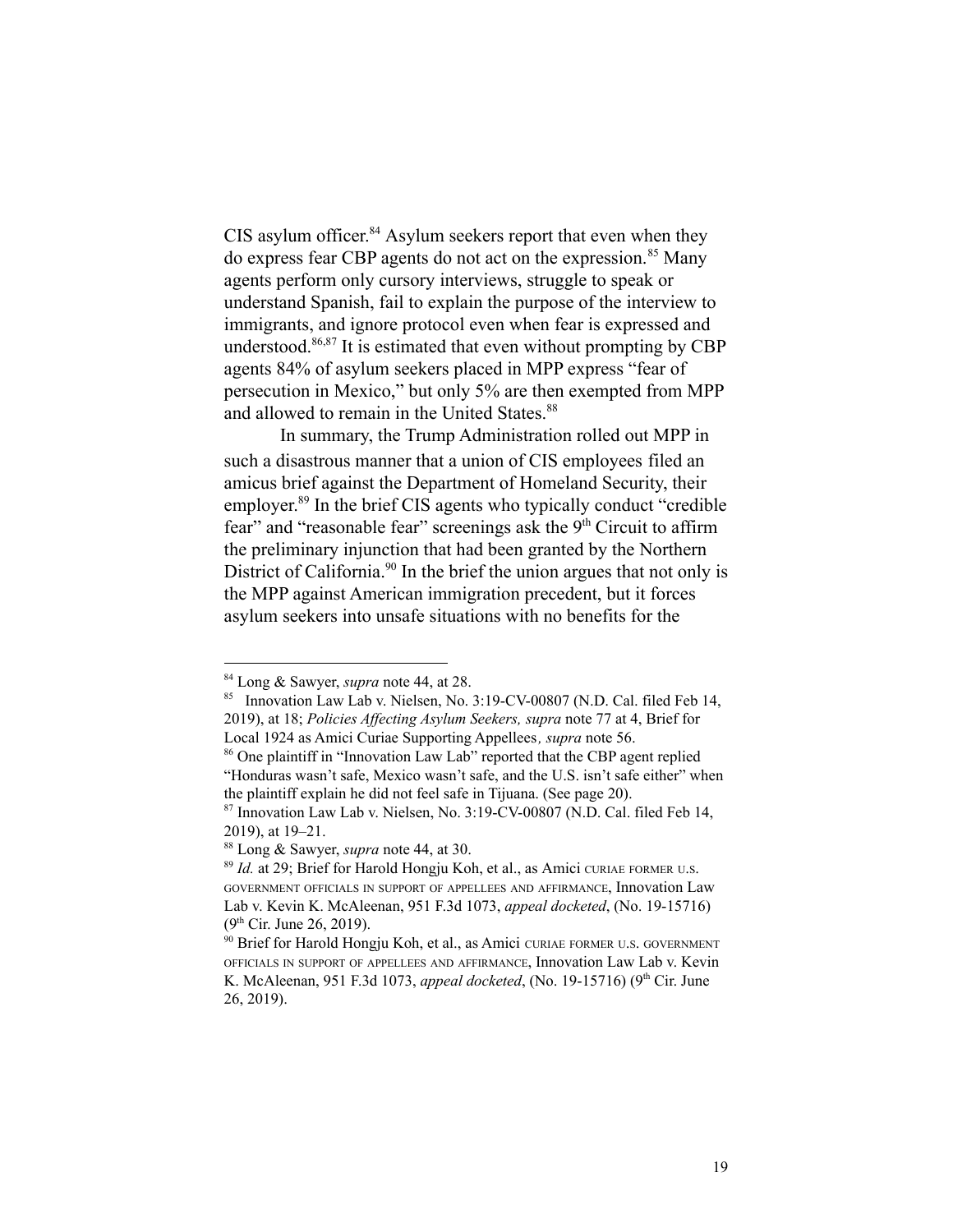parties involved.<sup>91</sup> The union makes many of the same arguments made above – MPP does not allow asylum seekers adequate opportunities to present their case to a qualified official, Mexico is not a safe place to wait indefinitely until the asylum case is heard, and MPP works only to make the process of applying for asylum more inefficient than it already was.<sup>92</sup>

# **A. Contradictions within MPP and its implementation**

There were five groups exempt from MPP: 1) unaccompanied children; 2) citizens or nationals of Mexico; 3) individuals processed for expedited removal under 8 C.F.R. § 235; 4) individuals with "special circumstances" such as physical or mental health issues or violent criminal backgrounds; and 5) individuals who CIS Asylum Officers determined were "more likely than not" to face torture or persecution in Mexico.<sup>93</sup>

Several non-governmental organizations who work to provide legal services to asylum seekers filed a complaint against DHS seeking a preliminary injunction to end MPP on February 14, 2019. Innovation Law Labs questioned the legal authority DHS had to implement MPP, questioned the actions of DHS and CBP in following the stated principle of MPP, and requested relief for asylum seekers who were being sent back to some of the most dangerous cities in Mexico to wait indefinitely for a court date.<sup>94</sup> After a series of appeals, there currently is no such injunction in place.

In the lawsuit, plaintiffs discuss the fact that DHS's implementation of MPP contradicts itself. Of the exempt groups, individuals being processed for expedited removal are exempt from MPP. $^{95}$  Asylum seekers who present at the border missing

<sup>91</sup> *Id.* at 4, 16, 20.

<sup>92</sup> Koh et al., *supra* note 90 at 2, 3.

<sup>93</sup> The "Migrant Protection Protocols," *supra* note 75, at 3; 8 C.F.R. § 235 *supra* note 7.

<sup>&</sup>lt;sup>94</sup> Innovation Law Lab v. Nielsen, No. 3:19-CV-00807 (N.D. Cal. filed Feb 14, 2019); Long & Sawyer, *supra* note 44.

<sup>95</sup> The "Migrant Protection Protocols," *supra* note 75, at 2.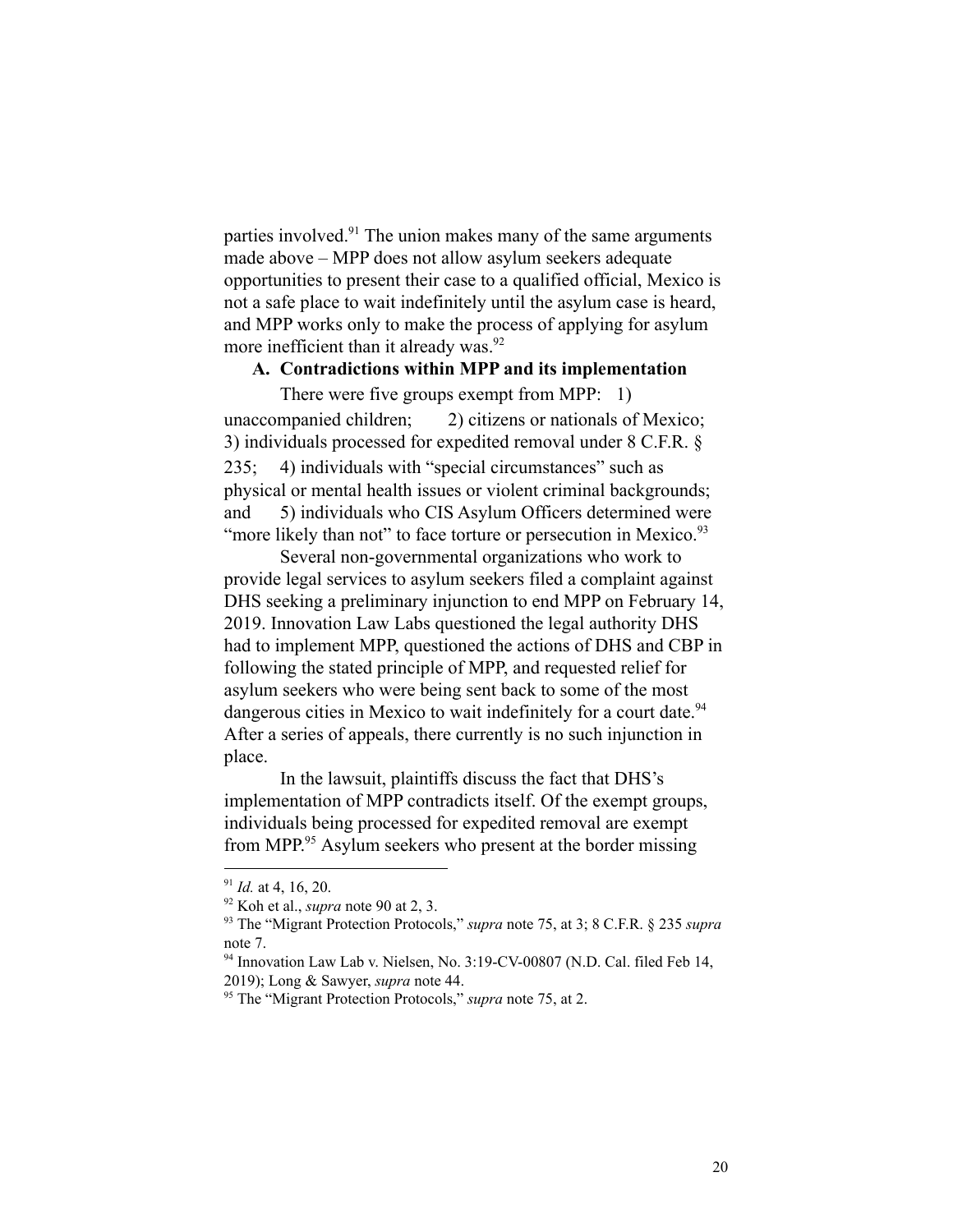essential documentation to enter, such as a passport or immigration papers, are automatically processed for expedited removal under 8 C.F.R.  $\S 235.^{96}$  Thus, the population expressly targeted by MPP "is precisely the population to whom the expeditated statute applies."<sup>97</sup> This did not stop DHS from enforcing MPP under the Trump administration.

# **III. Biden Administration**

The Biden Administration inherited a set of immigration policies that were at odds with promises he made during his presidential campaign.<sup>98</sup> Biden quickly addressed immigration policy; DHS suspended all new enrollments in MPP the same day he took office.<sup>99</sup> By February, an official plan had been announced to wind down MPP once and for all.<sup>100</sup> This positive momentum did not last long though, and many immigration promises have not been realized by the Biden Administration.

Starting with the first policy move by DHS, many of the immigration reforms the Biden Administration has taken are not as helpful for immigrants as they appear on the surface. While DHS suspended new enrollment in MPP on President Biden's first day in office, it did nothing to change the status of the thousands of asylum seekers who had already been removed to Mexico.<sup>101</sup> Similarly, while the failed attempt to terminate MPP was an

 $96$  8 U.S.C. § 240 (2011).

 $97$  Innovation Law Lab v. Nielsen, No. 3:19-CV-00807 (N.D. Cal. filed Feb 14, 2019), at 16.

*<sup>98</sup>The Biden Plan for Securing Our Values as a Nation of Immigrants*, JOE BIDEN FOR PRESIDENT: OFFICIAL CAMPAIGN WEBSITE (no date),

https://joebiden.com/immigration/.

<sup>99</sup> The "Migrant Protection Protocols," *supra* note 75, at 6.

<sup>100</sup> Julian Reséndiz, *DHS Unveils Website Where Asylum-Seekers Waiting in Mexico Can Check Eligibility to Enter U.S.*, BORDERREPORT, (Feb. 18, 2021), https://www.borderreport.com/hot-topics/immigration/breaking-us-to-begin-proc essing-registered-asylum-seekers-on-feb-26-in-el-paso/; The "Migrant Protection Protocols," *supra* note 75, at 6.

<sup>&</sup>lt;sup>101</sup> DHS Statement on the Suspension of New Enrollments in the Migrant Protection Protocols Program, *supra* note 45.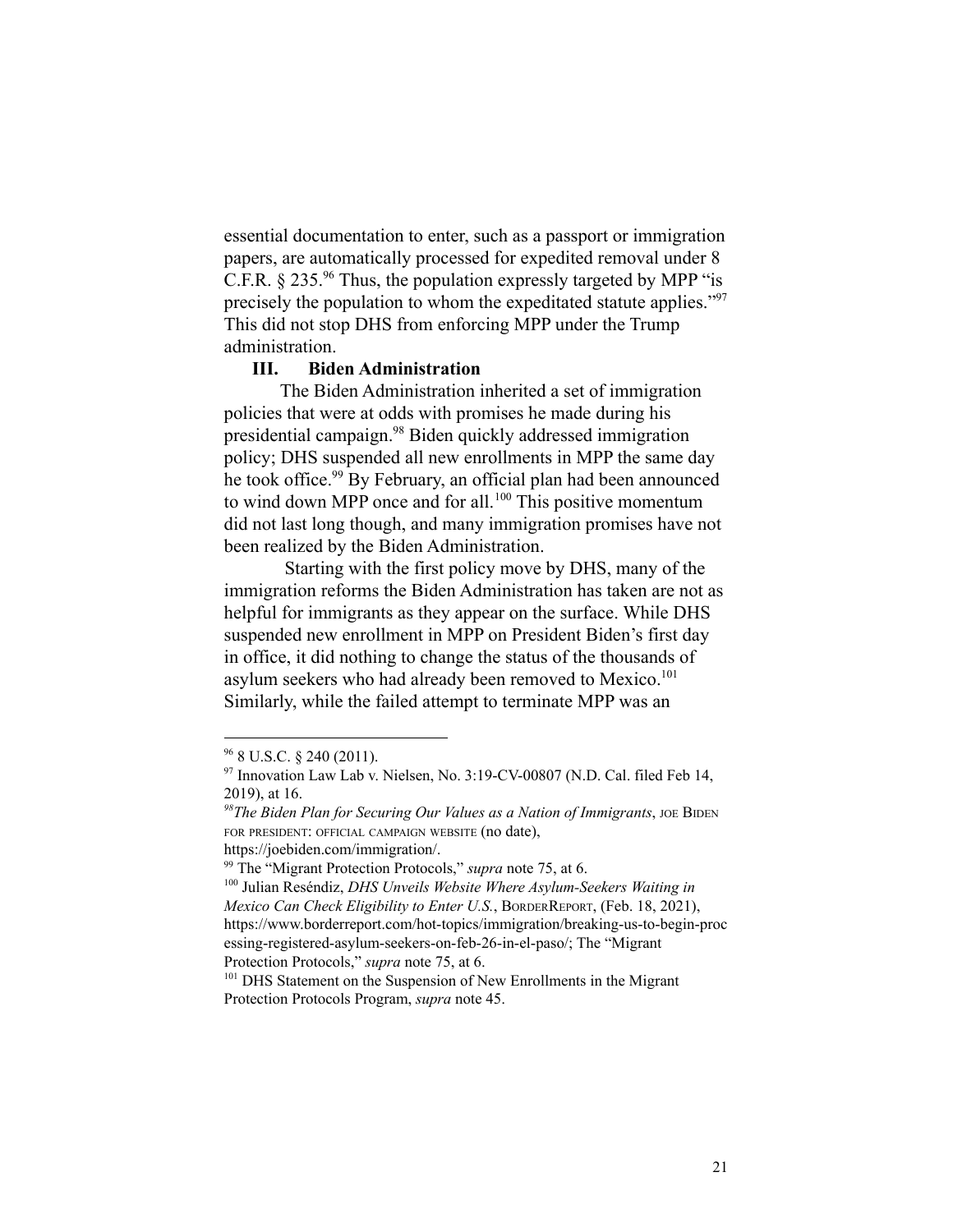essential step forward in protecting the rights of asylum seekers, another Trump-era policy has remained in effect that utilizes the COVID-19 pandemic to stop immigrants from crossing into the United States.<sup>102</sup>

The Biden Administration inherited MPP with approximately 25,000 immigrants enrolled and waiting for their court dates in Mexico.<sup>103</sup> DHS collaborated with numerous international programs in an effort to begin to process the backlog of asylum seekers.<sup>104</sup> DHS created a website for asylum seekers stranded in Mexico and instructed MPP enrollees to register virtually.<sup> $105$ </sup> Registration determined immigrants' eligibility to be processed into the United States to await future court dates.<sup>106</sup> Despite the lack of resources like electricity and internet, three days after the announcement of the program nearly half of the  $25,000$  immigrants stranded in Mexico had enrolled.<sup>107</sup>

The official estimate of 25,000 active MPP enrollees left in Mexico does not account for tens of thousands more whose cases were dismissed "in absentia," or dismissed without the immigrant present in court.<sup>108</sup> It is estimated that  $28,000$  of the  $71,000$  total

<sup>102</sup> American Immigration Council, *A Guide to Title 42 Expulsions at the Border* (Oct 15, 2021),

https://www.americanimmigrationcouncil.org/research/guide-title-42-expulsions -border.

<sup>&</sup>lt;sup>103</sup> DHS Announces Process to Address Individuals in Mexico with Active MPP Cases, *supra* note 53.

<sup>104</sup> Reséndiz, *supra* note 100; Alberto Cabezas, *UN Agencies Begin Processing at Matamoros*, UNITED NATIONS HIGH COMMISSIONER FOR REFUGEES (Feb. 24, 2021), https://www.unhcr.org/news/press/2021/2/6035b7db4/un-agencies-begin-process ing-matamoros.html.

<sup>105</sup> DHS Announces Process to Address Individuals in Mexico with Active MPP Cases*, supra* note 53.

<sup>106</sup> Reséndiz, *supra* note 100.

<sup>107</sup> Cabezas, *supra* note 104.

<sup>108</sup> Kevin Sieff, *Asylum Seekers Missed Court Dates, Removed from MPP Remain in Mexico Program*, THE WASHINGTON POST (Apr. 24, 2021), https://www.washingtonpost.com/world/2021/04/24/mexico-border-migrant-asyl um-mpp/.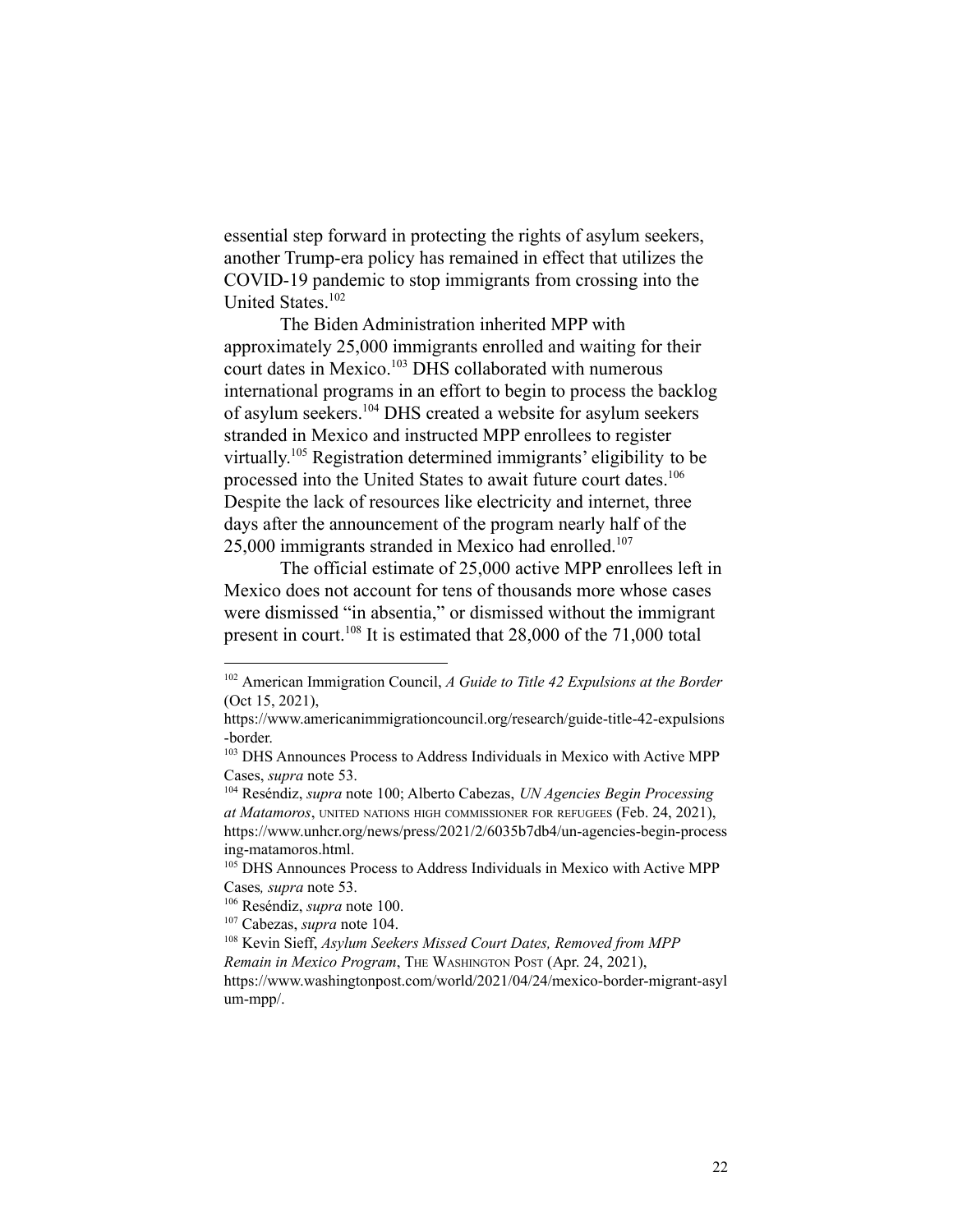MPP cases were dismissed *in absentia*.<sup>109</sup> Immigration courts make no differentiation on *why* an immigrant was not present at their court date, the case is simply dismissed.<sup>110</sup> Further, cases that are being processed under 1229 (b), or MPP cases, do NOT have easy access to appeal the decision.<sup>111</sup>

Asylum seekers missed their cases for several reasons completely out of their control such as being given paperwork with the incorrect date, being refused transport to the correct court, or being kidnapped while waiting in Mexico.<sup>112</sup> Finally, on June 23, 2021, the Biden Administration addressed these *in absentia* cases. DHS announced that asylum seekers whose cases had been dismissed *in absentia* could join those with pending MPP cases and register online to restart their asylum application.<sup>113</sup>

The Biden Administration has continued to respond to legal action against MPP by fighting a series of lawsuits. In April 2021, the state of Texas and the state of Missouri filed a suit against President Biden and DHS looking to reinstate MPP and requesting injunctive relief to enjoin defendants from acting on the *Memorandum of Termination of MPP*.<sup>114</sup> Texas and Missouri allege that the termination of MPP was unlawful and had resulted in a "migrant surge" that "inflicted serious costs" on both states.<sup>115</sup> On August 24, 2021, SCOTUS denied an appeal by the Biden

<sup>109</sup> Sieff, *supra* note 108.

<sup>110</sup> *Id.*

<sup>111</sup> 8 U.S.C. § 1229.

<sup>112</sup> human rights first, *Fully End the Migrant Protection Protocols: Ensure Safety for All Subjected to Horrific Policy,* (Apr 2021) at 1-5,

<sup>113</sup> DHS Announces Process to Address Individuals in Mexico with Active MPP Cases, *supra* note 53. https://www.humanrightsfirst.org/sites/default/files/FactsheetFullyEndMPP.pdf.

<sup>114</sup> Texas and Missouri v. Biden et al., No. 2:21-CV-00067-Z*,* (N.D. Tex., filed on April 13, 2021) at 390.

<sup>115</sup> Texas and Missouri v. Biden et al., No. 2:21-CV-00067-Z, (N.D. Tex., filed on April 13, 2021).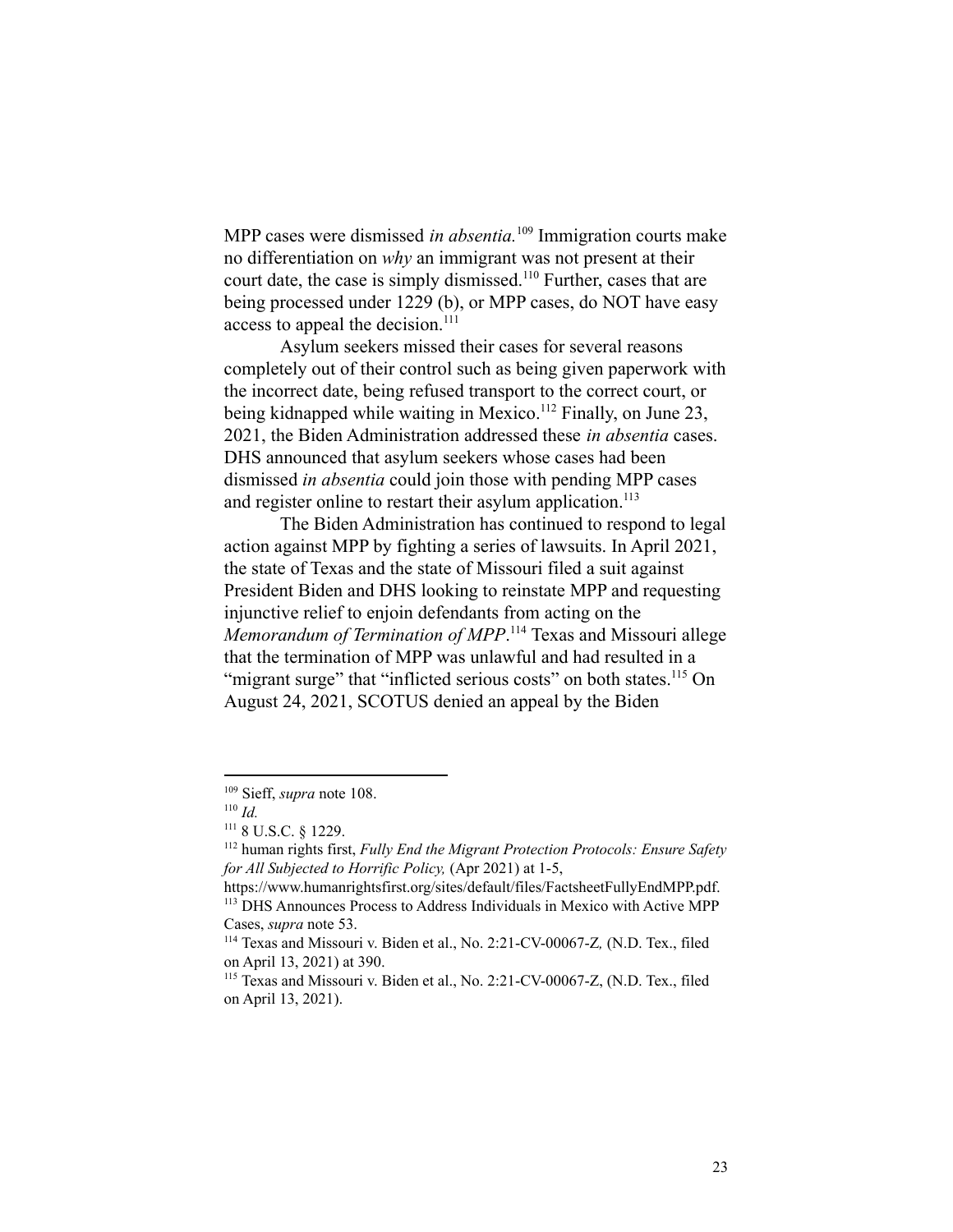Administration to overturn the Fifth Circuit's injunction to enjoin DHS in reimplementing MPP.<sup>116</sup>

Pursuant to the August 2021 SCOTUS decision, the Biden Administration has been required to file monthly updates to the Court to show they are compliant in the "good faith" attempt by DHS to reinstate MPP.<sup>117</sup> DHS reported that in September 2021 they expelled a total of 98,476 noncitizens, 3,859 of which were expelled under 8 U.S.C. § 1225.<sup>118</sup>

Meanwhile, the United States and Mexico have not reached an agreement about fully reimplementing MPP. Without the approval of Mexican authorities, the United States is barred from sending third-party nationals seeking asylum in the United States to a different county.<sup>119</sup> Mexico has been hesitant to allow reimplementation of MPP without further support from the United States, citing concerns that doing so will violate Convention Against Torture & Other Cruel, Inhuman, or Degrading Treatment of Punishment.

# **A. Title 42**

The impact of MPP has been devasting to immigrants seeking entry into the United States. Unfortunately, it has not been the only legal barrier faced by immigrants who plan to seek asylum in the United States. The COVID-19 pandemic has triggered the use of little-know law known as Title 42 by both the Trump and Biden administrations. Title 42, officially § 265 of 42 U.S.C. Title

<sup>116</sup> Order in Pending Case, *Biden, et al., v. Texas et al.,* (Aug 24, 2021). https://www.supremecourt.gov/orders/courtorders/082421zr\_2d9g.pdf.

<sup>117</sup> Texas and Missouri v. Biden et al., No. 2:21-CV-00067-Z, (N.D. Tex., filed on April 13, 2021); Texas v. Biden, No. 2:21-CV-067-Z, 2021 U.S. Dist. LEXIS 152438 (N.D. Tex. Aug. 13, 2021) at 1.

<sup>118</sup> Texas and Missouri v. Biden et al., No. 2:21-CV-00067-Z, Defendant's Monthly Report Pursuant to Court's Injunction, (Sep. 15, 2021).

<sup>119</sup> Camilo Montoya-Galvez, *Biden Must Revive Trump-Era Remain-in-Mexico Program after Supreme Court Ruling*, CBS NEWS (Aug. 25, 2021),

https://www.cbsnews.com/news/supreme-court-remain-in-mexico-ruling-biden-t rump/.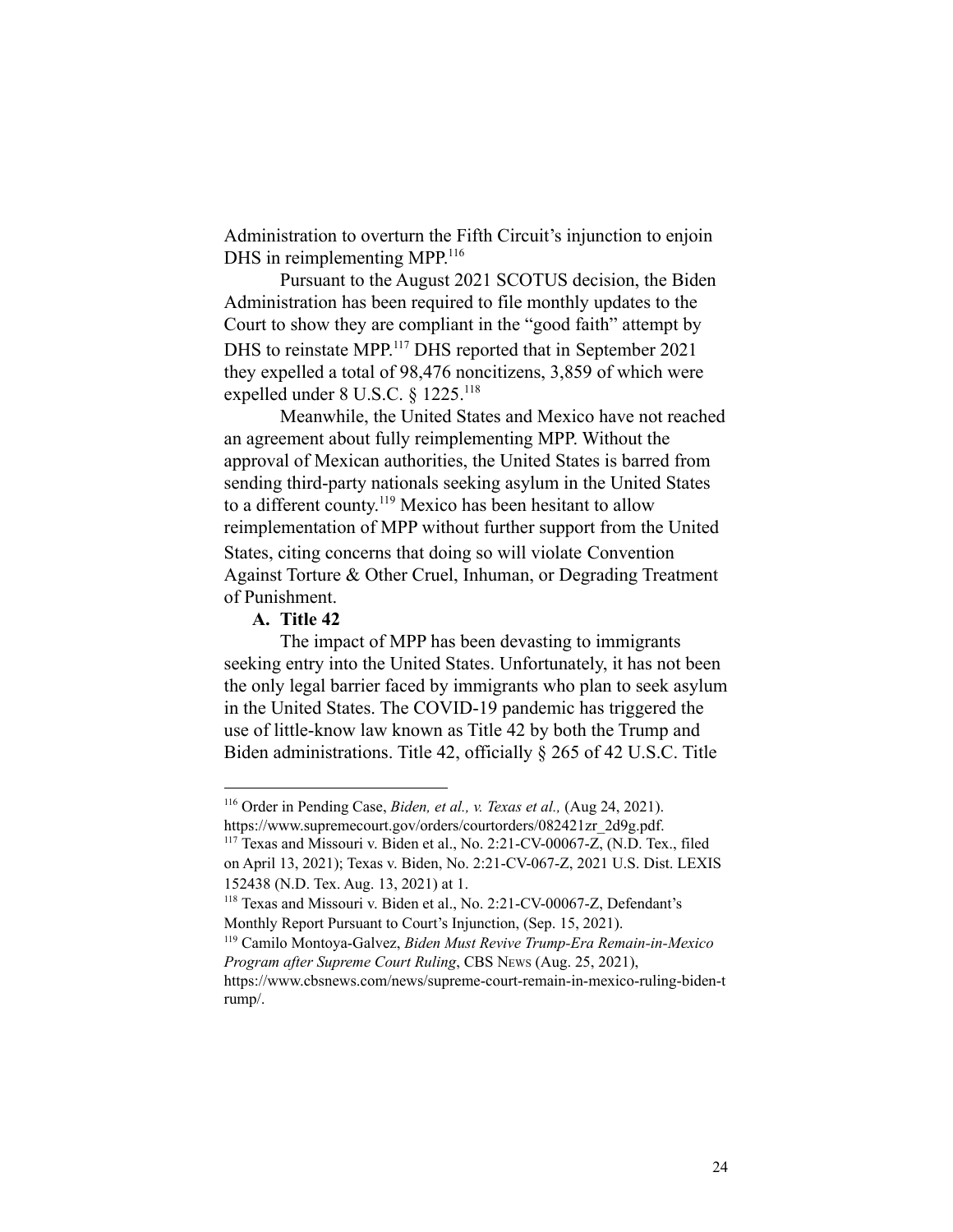42 – The Public Health and Welfare, gives the Executive office the ability to stop individuals from entering the United States if there is a serious risk of them infecting others with a communicable disease.<sup>120</sup>

At the start of the COVID-19 pandemic (hereafter the pandemic or COVID-19) the Center for Disease Control and the Department of Health and Human Services issued emergency regulations limiting "individuals who had been in Coronavirus Impacted Areas." $121$  The orders did not apply to "U.S. Citizens, lawful permanent residents, and their spouses and children, nor to…U.S. Military personnel or those who arrive at a port of entry with valid travel documents." $122$  DHS officers also had discretionary authority to allow exemptions for anyone not already covered.<sup>123</sup>

If the discriminatory categorization of individuals is not clear enough, DHS admitted in a memo released in October of 2020 that the order was "being used to turn away refugees and asylum seekers."<sup>124</sup> Unlike MPP, CBP seems to have no exceptions to who can be turned away.<sup>125</sup> Since the Title 42 program has been put into place, more than 1.13 million immigrants have been expelled from the county. This is approximately 60.5% of those apprehended at the border being removed from the United States under Title 42 alone with no formal removal process at all.

<sup>120</sup> A Guide to Title 42, *supra* note 102, at 1.

 $121$  *Id.* at 2.3.

<sup>122</sup> *Id.* at 3; *Notice of Order Under § 362 and 365 of the Public Health Service Act Suspending Introduction of Certain Persons from Countries Where a Communicable Disease Exists*, FEDERAL REGISTER 17060,

https://www.federalregister.gov/documents/2020/03/26/2020-06327/notice-of-or der-under-sections-362-and-365-of-the-public-health-service-act-suspending-intr oduction.

<sup>123</sup> *A Guide to Title 42*, *supra* note 102, at 2; The Public Health and Welfare, 42 U.S.C. § 1 & 2.

<sup>125</sup> *Id.* at 3.  $124$  *A Guide to Title* 42, *supra* note 102, at 2.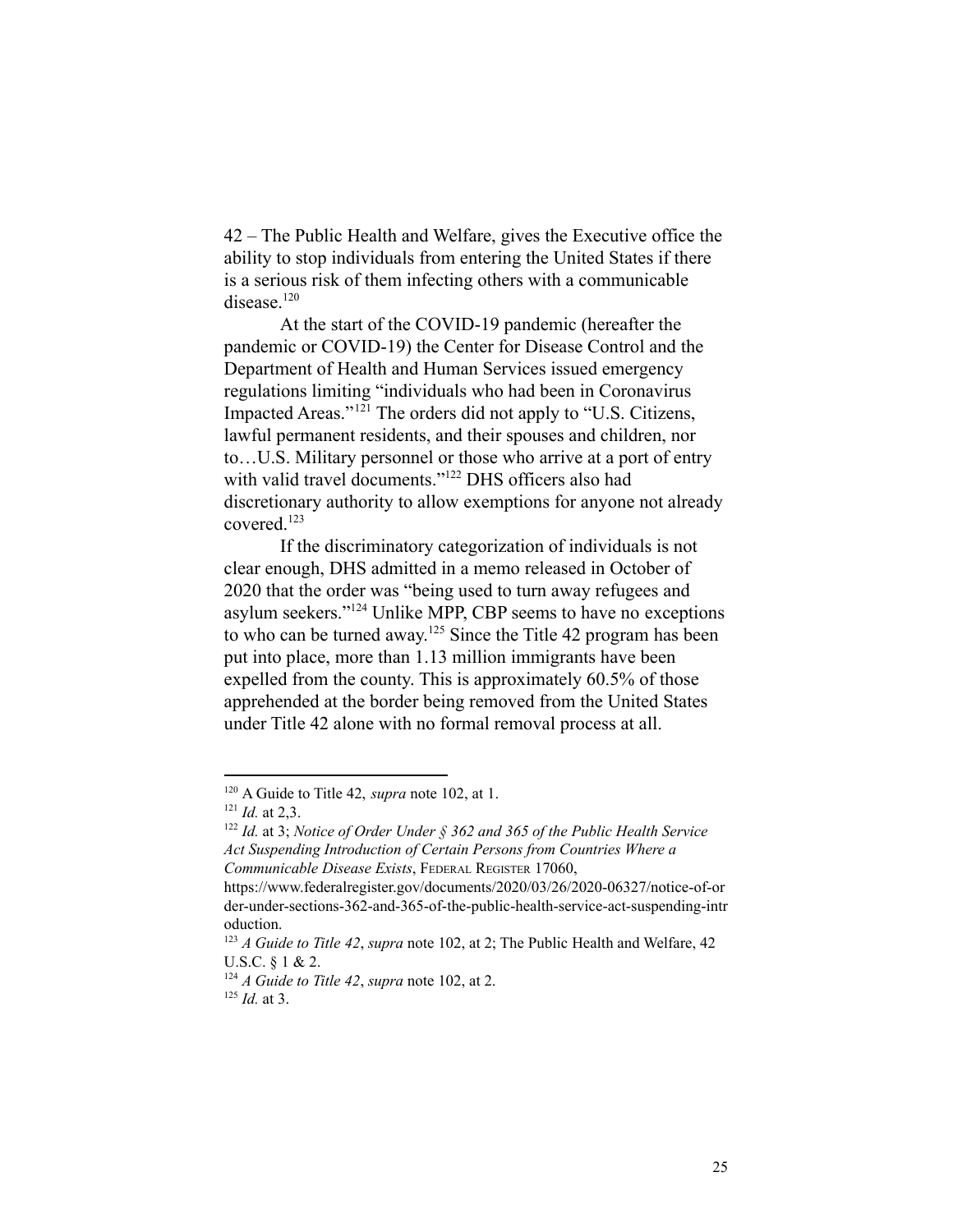By April of 2021, the Biden Administration had removed more immigrants under Title 42 than the Trump Administration did in 2020.<sup>126</sup> The onset of the pandemic resulted in a virtual halt of MPP as the current interpretation of Title 42's public health provision allowed the deportation of immigrants to become even more widespread. In 2020 the Trump Administration deported an estimated 185,884 migrants, the majority of which would have been deported during the COVID-19 pandemic, and thus under Title  $42^{127}$  Biden deported 300,000 immigrants within his first 100 days in office under Title 42, and close to 1.3 million by his tenth month $128$ 

There is no longer support from the Center for Disease Control or Department of Health and Human Services of Title 42, and both groups have said that expelling immigrants to refugee camps is more likely to spread COVID-19 than allowing immigrants to seek asylum in the United States.<sup>129</sup> The Biden Administration has claimed they are using Title 42 as a measure to

 $126$  *Id.* at 4.

<sup>127</sup> Nowrasteh, Alex, *President Trump Reduced Legal Immigration. He Did Not Reduce Illegal Immigration,* CATO AT LIBERTY (Jan. 20, 2021),

https://www.cato.org/blog/president-trump-reduced-legal-immigration-he-did-no t-reduce-illegal-immigration; Syracuse University, *TRAC Immigration Data*, Transaction Records Access Clearinghouse (November 2021) https://trac.syr.edu/immigration/.

<sup>128</sup> Johnson, Jake, *With 300,000 deported in First 100 Days, Rights Group Warns Biden 'Well on Track to Repeat'Obama Failures*, COMMON DREAMS (Apr. 27, 2021),

https://www.commondreams.org/news/2021/04/27/300000-deported-first-100-da ys-rights-group-warns-biden-well-track-repeat-obama; *Number of confirmed deportations and expulsions under Biden*, UNITED WE DREAM (Oct. 18, 2021), https://unitedwedream.org/protect-immigrants-now/biden-stop-deportations-now /?source=social.tw; *TRAC Immigration Data*, *supra* note 127.

<sup>129</sup> Johnson, *supra* note 128 at 7; Human Rights First, *Human Rights Travesty: Biden Administration Embrace of Trump Asylum Expulsion Policy Endangers Lives, Wreaks Havoc*, (Aug. 2021) at 1,

https://www.humanrightsfirst.org/sites/default/files/HumanRightsTravesty\_FIN AL.pdf1.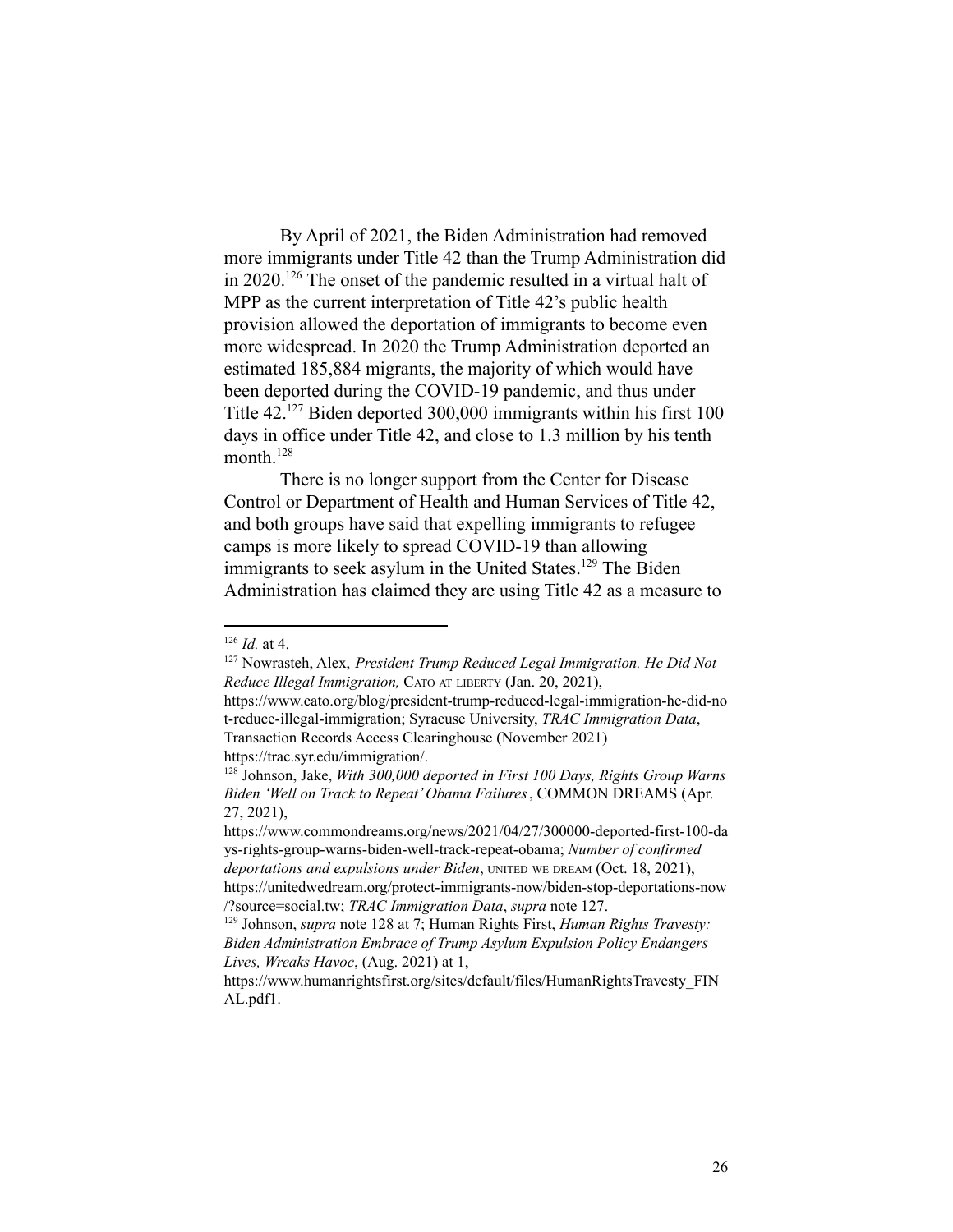deter immigrants from crossing into the United States, but the data shows it is having the opposite effect; "before the pandemic began, just 7% of people arrested at the border had crossed the border more than once, but by October 2020, 40% of all people arrested had crossed the border multiple times that year."<sup>130</sup>

The Biden Administration did attempt to end the harmful MPP but has only "embraced and escalated the Trump Administration's Title 42 policy."<sup>131</sup> Title 42 is effectively mirroring MPP in its ability to systematically turn asylum seekers away at the border with no consequence to CBP, DHS, or any other agency in the United States. In October of 2021 there had been "7,647 reports of kidnappings and other attacks on people blocked or expelled under Title 42," a number that exceeds the 1,500 accounts of violence activists have attributed to immigrants returned to Mexico under MPP.<sup>132</sup> DHS's attempt of repackaging MPP under the guise of Title 42 has not gone unnoticed.

#### **B. Lack of Legal Representation**

Aside from the obvious horrors of MPP, there are other more insidious ways it has impeded asylum seekers' ability to present their case for asylum to DHS officials. One of the most devastating is the abysmal number of immigrants who were not represented when they appeared in immigration court – in December of 2020, 97% of immigrants did not have an attorney when they were in front of DHS officials for their deportation

<sup>130</sup> *A Guide to Title 42*, supra note 102, at 7.

<sup>131</sup> Human Rights Travesty, *supra* note 129, at 2.

<sup>132</sup> *Id.* at 6, 8; human rights first, *"Illegal and Inhumane": Biden Administration Continues Embrace of Trump Title 42 Policy as Attacks on People Seeking Refuge Mount*, (Oct. 2021),

https://www.humanrightsfirst.org/sites/default/files/IllegalandInhumane.pdf; human rights first, *Reported Attacks During the Biden Administration Against Asylum Seekers and Migrants Who Are Stranded in and/or Expelled to Mexico*, (Oct. 2021),

https://www.humanrightsfirst.org/sites/default/files/AttacksonAsylumSeekersStr andedinMexicoDuringBidenAdministration.10.21.2021.pdf.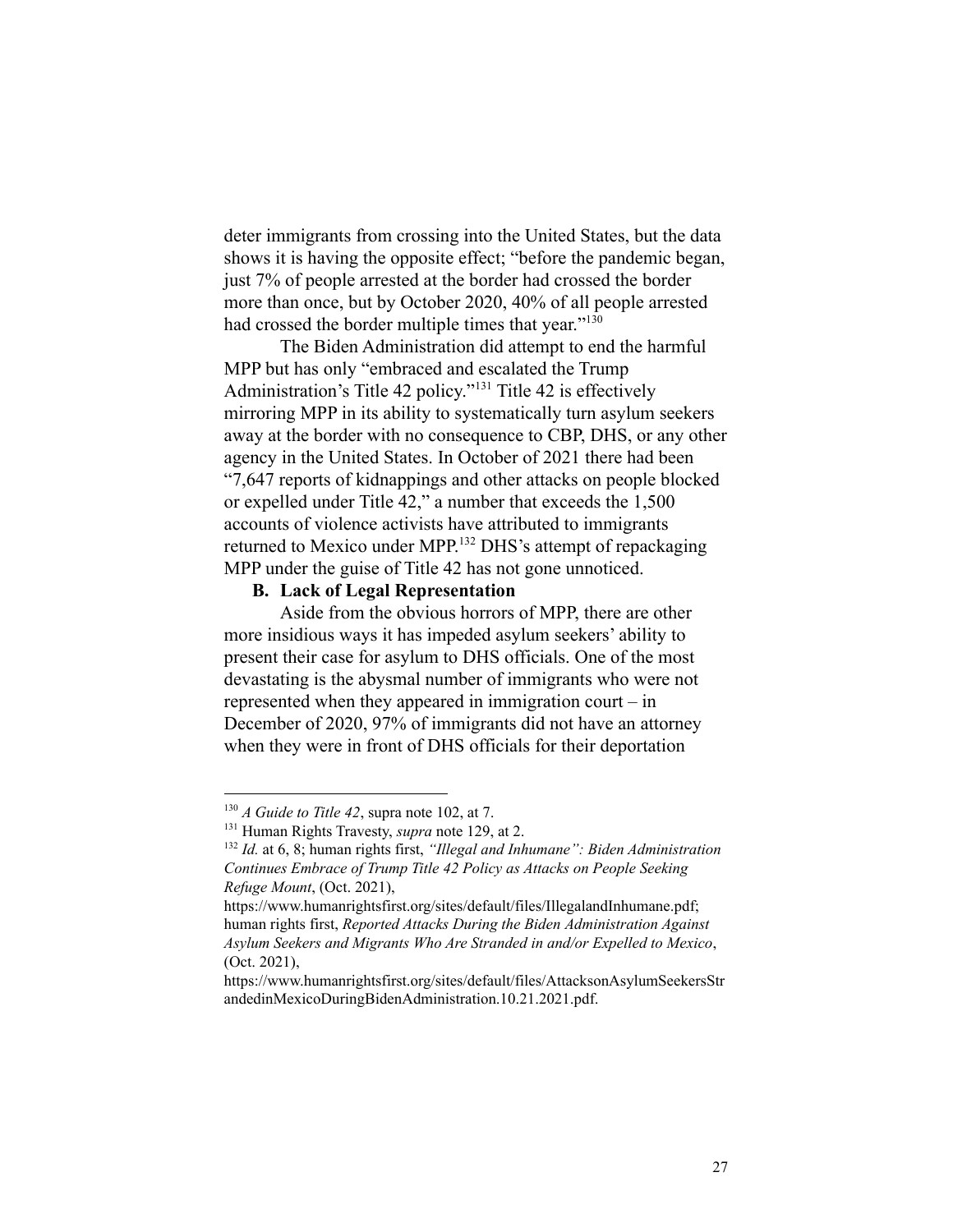hearings.  $133$  In comparison, 91% of asylum seekers had legal representation in 2018, the year before MPP was implemented.<sup>134</sup>

MPP is directly to blame for the dramatic reversal in representation. The majority of legal representation for asylum seekers is provided *pro bono*.<sup>135</sup> When immigrants are returned to Mexico to await their hearing, they do not have the chance to meet with an attorney beforehand. If immigrants had managed to obtain an attorney on their own while in Mexico, they were supposedly given one hour to consult with the attorney before an immigration official heard their case, which is not nearly enough time for an attorney to put together a case for the immigration official who is hearing it.<sup>136</sup> Additionally, immigrants are only permitted to meet with attorneys before the hearing if the attorney has previously filed a notice of representation with the court.<sup>137</sup> DHS has gone so far as to prevent attorneys from communicating with MPP immigrants by deploying armed guards to prevent contact.<sup>138</sup>

Another factor preventing attorneys from meeting with immigrants that are in Mexico is the fact that non-profit organizations that pay the *pro bono* attorneys are grant-funded, and the grants specify that the attorneys can only work with clients that are in the state that has given the non-profit the grant.<sup>139</sup> The grant funding does not allow for attorneys to work outside of the state or

<sup>&</sup>lt;sup>133</sup> Brief for Biden et al., as Amici Curiae Supporting Respondents, David Pekoske, et al., v. Innovation Law Lab, et al., No. 19-1212 (U.S. 2021) at 58, 20; *TRAC Immigration Data*, *supra* note 127.

<sup>135</sup> Pekoske, *supra* note 133, at 14, 15. <sup>134</sup> Pekoske, *supra* note 133, at 19; *TRAC Immigration Data*, *supra* note 127.

<sup>136</sup> Nathalie R. Asher, *U.S Customs and Immigration Enforcement, Migrant Protection Protocols Guidance*, DEPARTMENT OF HOMELAND SECURITY (February 12, 2019) at 3,

https://www.ice.gov/sites/default/files/documents/Fact%20sheet/2019/ERO-MP P-Implementation-Memo.pdf; Pekoske, *supra* note 133, at 17.

<sup>137</sup> Pekoske, *supra* note 133, at 15.

<sup>138</sup> *Id.*

<sup>&</sup>lt;sup>139</sup> Innovation Law Lab v. Nielsen, No. 3:19-CV-00807 (N.D. Cal. filed Feb 14, 2019), at 25-30.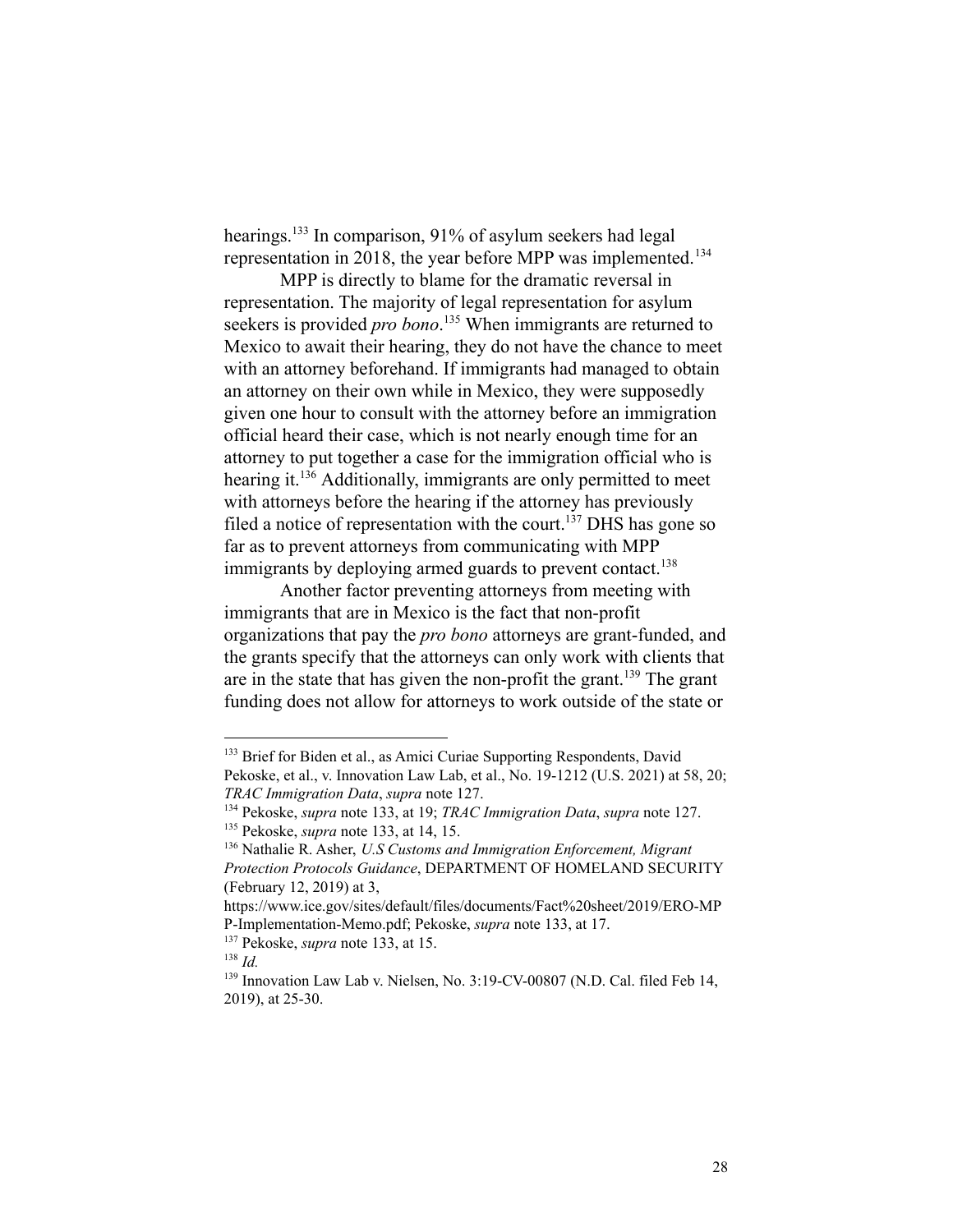county specified in each grant. If attorneys were to try to work remotely – the attorney being physically present in a specified state while the immigrant is in Mexico – it provides a barrier because the technology can prevent effective communication. Many immigrants do not have access to a reliable cell phone service, let alone computers, video technology, or the internet in general.<sup>140</sup> Many shelters that are housing immigrants ban the use of cell phones as a security measure against gang violence present in the towns where immigrants are waiting for their court dates.<sup>141</sup>

# **IV. Consequences; Decreased asylum rates, violence, desperation**

The number of barriers being placed in front of immigrants has led to a dramatic drop in the number of asylum cases being granted. As discussed previously, this drop starts with the number of immigrants being referred to an asylum official decreasing with the takeover of CBP in the questioning of asylum seekers under MPP. In 2020, of the 42,012 MPP cases that were complete, only 521 were granted relief.<sup>142</sup> In August of 2021, less than  $2\%$  of all MPP applicants were granted some form of protection in the United States.<sup>143</sup> Previous to the implementation of MPP, around 28% of asylum applications were accepted - 14 times higher than the current acceptance rate under MPP.<sup>144</sup>

The asylum application process has never been quick, typically lasting six months or more, but MPP has extended the timeframe by several months.<sup>145</sup> While the original goal of MPP was to expedite the removal process, MPP has had the opposite effect: immigration courts are currently facing a 1.3 million case  $backlog.$ <sup>146</sup> Some immigrants have been waiting in Mexico since

<sup>140</sup> Pekoske, *supra* note 133, at 16.

<sup>141</sup> *Id.*

<sup>142</sup> The "Migrant Protection Protocols," *supra* note 75, at 1.

<sup>143</sup> Proudfoot, *supra* note 21; *TRAC Immigration Data*, *supra* note 127.

<sup>144</sup> Fact Sheet: U.S. Asylum Process, *supra* note 21.

<sup>145</sup> *Id.*

<sup>146</sup> Carranza, *supra* note 48.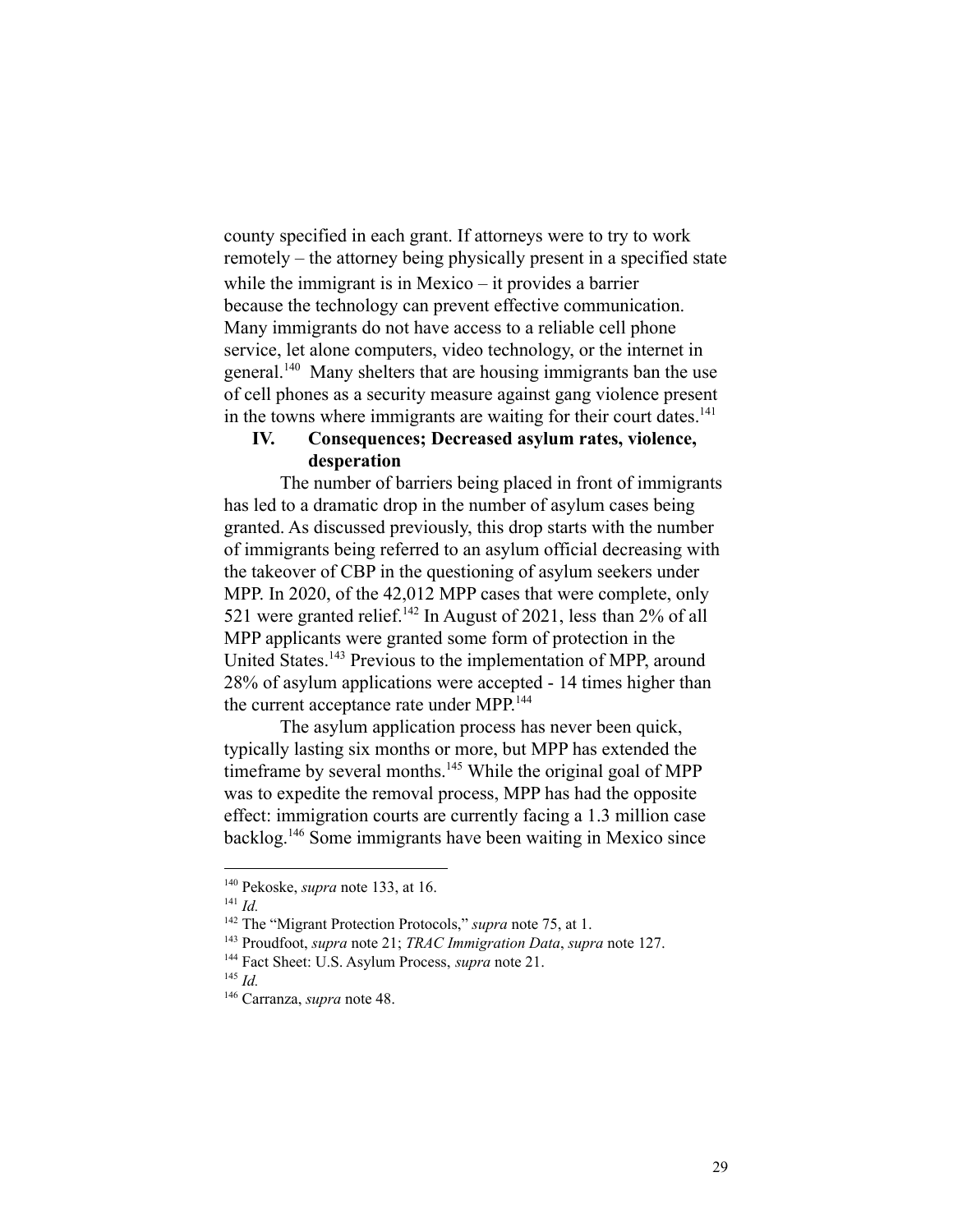the beginning of the program, early 2018, with no end in sight.<sup>147</sup> The American Immigration Council predicts there is a "possibility that those with pending cases might have to wait 2-3 years in Mexico before a hearing."<sup>148</sup> Thousands of immigrants are stuck in limbo as they wait for further instructions from the Biden Administration on what they can do to get their case in front of a court.

The constant return of immigrants to Mexico has created a desperate situation at the refugee camps that have sprung up near the POEs where immigrants are being returned. Several of the POEs immigrants are being returned to are some of the most dangerous cities in Mexico, cities that have been given a level 4 threat evaluation<sup>149</sup> by the U.S. State Department.<sup>150</sup> This is the same threat level as countries like Afghanistan, Iraq, and Syria.<sup>151</sup> The danger is not lost on the State Department, nor is it misunderstood by DHS. Asylum officers are aware they are

<sup>147</sup> *Id.*; Letter from Al Otro Lado and 107 additional organizations, *supra* note 66.

<sup>148</sup> The "Migrant Protection Protocols*," supra* note 75, at 5.

<sup>151</sup> *Id.* <sup>150</sup> human rights first, *Delivered to Danger - 1500 Harmed after MPP Return* (Feb 19, 2021), https://www.humanrightsfirst.org/campaign/remain-mexico. <sup>149</sup> The United States State Department assigns each country a risk level between 1 & 4, 1 being the safest and 4 being the most dangerous places for Americans to be with a blanket advisory from the State Department to avoid travel to these areas. The State Department looks at risk indicators such as health, crime, terrorism, kidnapping or hostage taking, civil unrest, and natural disasters. Via the State Department Website, "Traveling to high-risk areas puts you at increased risk for kidnapping, hostage-taking, theft, and serious injury." (*High-Risk Area Travelers,* <sup>U</sup>.S. DEPARTMENT OF STATE (Nov. 6, 2019), https://travel.state.gov/content/travel/en/international-travel/before-you-go/travel ers-with-special-considerations/high-risk-travelers.html; *Travel Advisory Update: Frequently Asked Questions*, <sup>U</sup>.S. DEPARTMENT OF STATE (Apr. 19, 2021), https://travel.state.gov/content/dam/NEWTravelAssets/pdfs/Travel%20Advisory %20Update%20-%20%20Frequently%20Asked%20Questions.pdf.)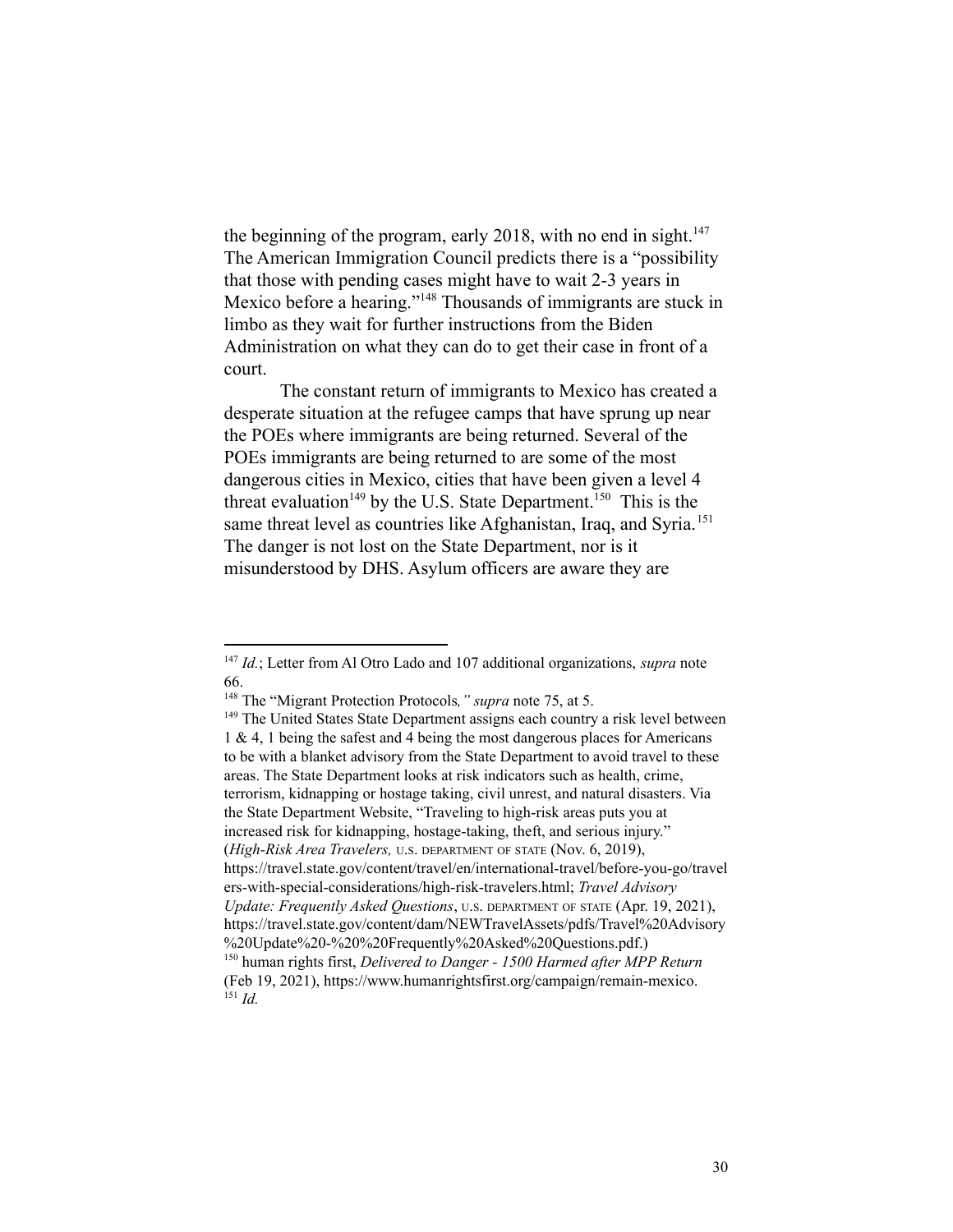"literally sending people back to be raped and killed" under MPP removals.<sup>152</sup>

Over 9,000 acts of violence against those removed to Mexico under MPP have been reported, but Human Rights First believes this number is a "minimal figure."<sup>153</sup> Human Rights First estimated that 83% of asylum seekers who returned to Mexico "suffered attacks or threats" in July 2021.<sup>154</sup> This figure increases for those with marginalized identities such as members of the LGBTQ community. An estimated 89% of asylum seekers who identify as LGBTQ report physical assaults or threats of assault while in Mexico.<sup>155</sup>

Asylum seekers are directed to arrive at the designated POE by 4:30 AM the day of their hearing, and many others travel to POEs the night before in an attempt to enter the United States.<sup>156</sup> Gang members have quickly learned that immigrants on their way to POEs are at their most vulnerable. Hundreds of asylum seekers have been kidnapped and held for ransom while traveling to the POEs.<sup>157</sup> For many the trek to the border is the only time they leave where they are staying – immigrants are terrified of the violence

<sup>152</sup> *Id.*

<sup>153</sup> "Illegal and Inhumane," *supra* note 132; Human Rights Travesty, *supra* note 129; Albinson Linares, *"We Live in Fear": Over 6,000 Migrants in Mexico Have Been Violently Attacked*, Noticias Telemundo & NBC NEWS (Aug 26, 2021),

https://www.nbcnews.com/news/latino/-live-fear-6000-migrants-mexico-violentl y-attacked-rcna1783.

<sup>154</sup> Linares, *supra* note 153.

<sup>155</sup> *Id.*

<sup>156</sup> "Illegal and Inhumane," *supra* note 132; Sieff, *supra* note 108; human rights first, *Human Rights First Tracker of Reported Attacks During the Biden Administration Against Asylum Seekers and Migrants Who Are Stranded in and/or Expelled to* Mexico (Oct. 21, 2021),

https://www.humanrightsfirst.org/sites/default/files/AttacksonAsylumSeekersStr andedinMexicoDuringBidenAdministration.10.21.2021.pdf .

<sup>157</sup>Attacks on Asylum Seekers, *supra* note 156; Sieff, *supra* note 108.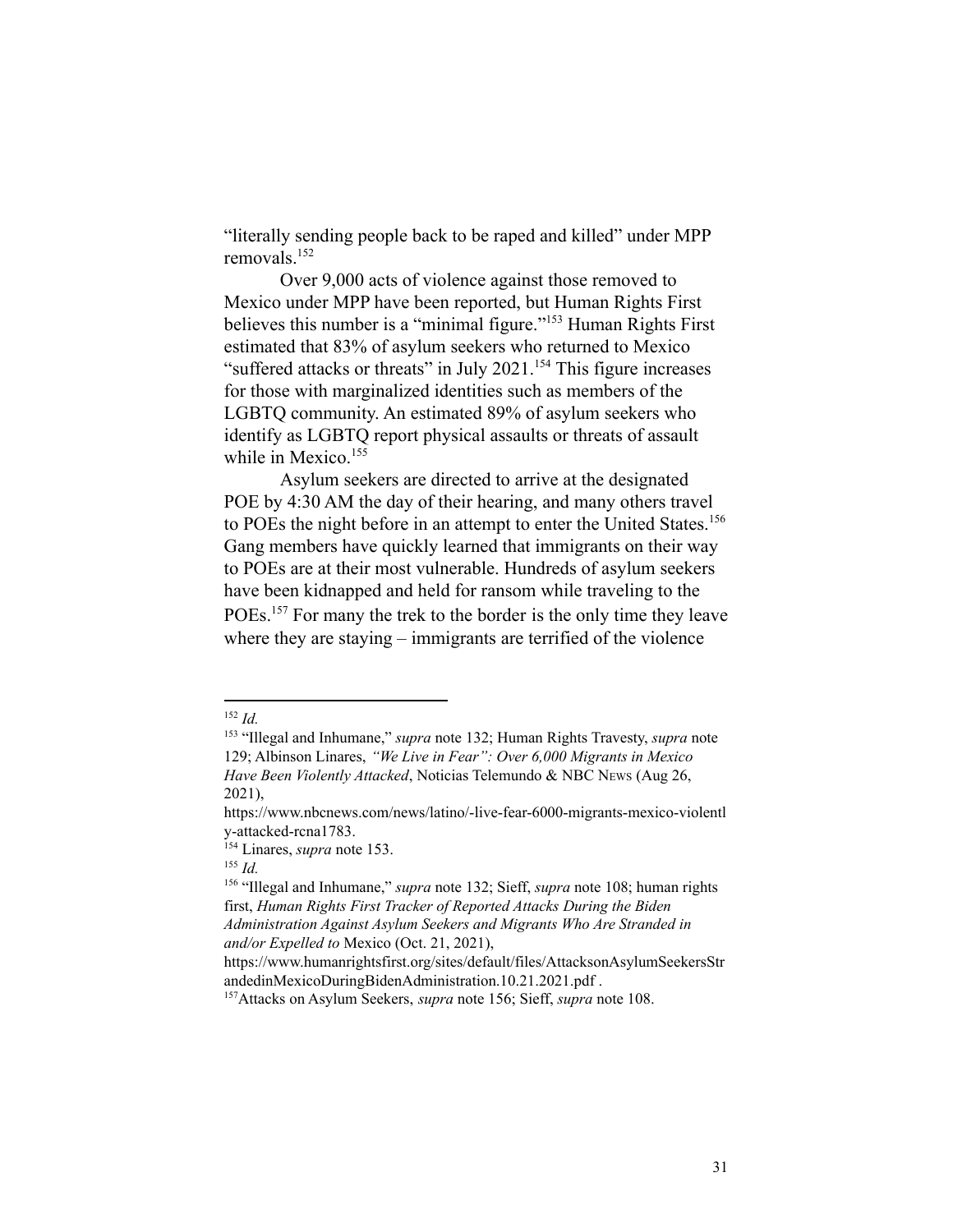they might encounter outside of shelters, cramped apartments, or even the confines of their tents.<sup>158</sup>

The desperation is clear for many MPP participants who have been expelled to Mexico. Shelter space is so sparse that immigrants who leave to attend their immigration court dates lose their spot to another while they are gone.<sup>159</sup> With no ability to apply for employment while in Mexico due to their legal status, the majority of immigrants do not have a source of income.<sup>160</sup>

Faced with unbearable and inhume living situations many immigrants have turned to other, more dangerous ways to enter the United States. In September 2021, 30 known immigrant deaths resulted from an attempt to cross the border via the Yuma Desert in Arizona.<sup>161</sup> At least one of the immigrants who died had returned to the border after having previously been expelled by DHS under MPP policies.  $^{162}$  MPP restrictions at ports of entry are also "driving an increase in dangerous attempts to reach the United States by sea," causing additional serious injuries and death.<sup>163</sup>

Attempts to re-enter the United States have risen due to MPP. Since its implementation, DHS reports that "more than one-quarter of individuals enrolled in MPP were subsequently re-encountered attempting to enter the United States" a second  $time<sup>164</sup>$  Immigrants feel they have no other choice but to attempt the dangerous journey alone, or to put their trust into often violent

<sup>158</sup> Attacks on Asylum Seekers, *supra* note 156; Long & Sawyer, *supra* note 44; Human Rights Travesty, *supra* note 129.

<sup>159</sup> Sieff, *supra* note 108.

<sup>160</sup> Carranza, *supra* note 48.

<sup>161</sup> "Illegal and Inhumane," *supra* note 132, at 22.

<sup>162</sup> *Id.*

<sup>163</sup> *Id.*

<sup>164</sup> The "Migrant Protection Protocols," *supra* note 75, at 6; Alexander N. Mayorkas, *Termination of Migrant Protection Protocols,* DEPARTMENT OF HOMELAND SECURITY (Oct. 29, 2021) at 4,

https://www.dhs.gov/sites/default/files/publications/21\_1029\_mpp-terminationmemo.pdf.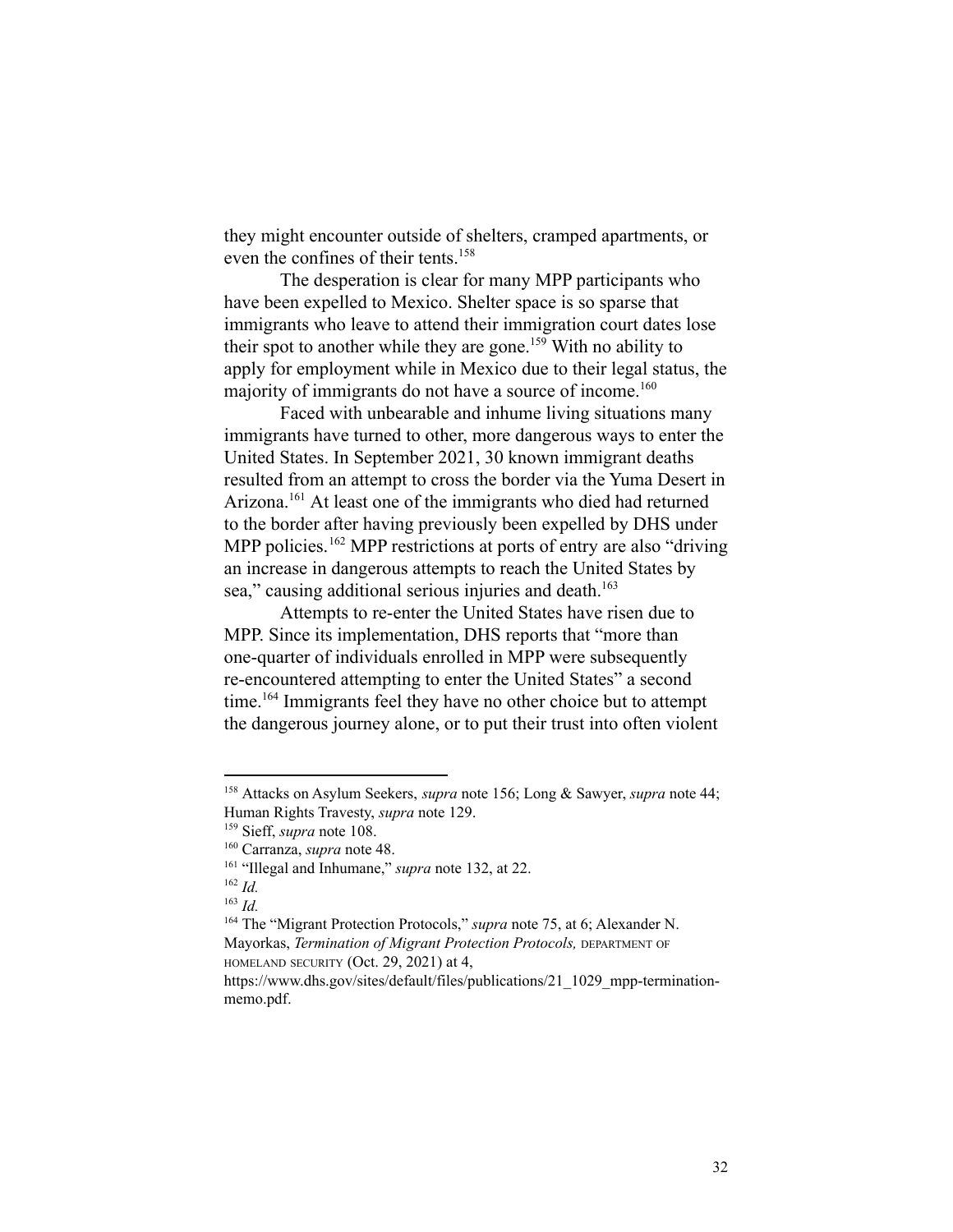and ruthless smugglers to get themselves and their families to a safe place.<sup>165</sup>

When all is said and done, more than 71,000 immigrants have been returned to Mexico under MPP, and over a million under Title 42, with no end in sight for many asylum seekers caught in limbo.<sup>166</sup> There have been more than 9,000 *reported* cases of kidnappings and other violent assaults of asylum seekers who were expelled to Mexico.<sup>167</sup> Returning asylum seekers to Mexico decreases their access to legal advice, healthcare, and basic physical safety all while increasing the time spent in removal proceedings. While the Trump and Biden Administrations might have approached the growing number of immigrants seeking asylum at the border differently, the results have been the same – an ever-increasingly desperate situation for families that fled their homes looking for a better life.

| <b>CBP</b>    | <b>US Customs and Border Protection</b>   |
|---------------|-------------------------------------------|
| <b>DHS</b>    | Department of Homeland Security           |
| <b>ERO</b>    | <b>Enforcement and Removal Operations</b> |
| <b>IIRIRA</b> | Illegal Immigration Reform and Immigrant  |
|               | Responsibility Act of 1996                |
| ICE.          | US Immigration and Customs Enforcement    |
| <b>INA</b>    |                                           |
| MPP           | <b>Immigrant Protection Protocols</b>     |
|               | Immigration and Nationality Act           |

<sup>165</sup> "Illegal and Inhumane," *supra* note 132, at 23.

<sup>166</sup> Carranza, *supra* note 48; Dan Friedman, Hias, *Title 42: Over a Million Expulsions and No End in Sight* (Sep 23, 2021).

<sup>167</sup> *Delivered to Danger*, *supra* note 149; Attacks on Asylum Seekers, *supra* note 156. https://www.hias.org/blog/title-42-over-million-expulsions-and-no-end-sight.